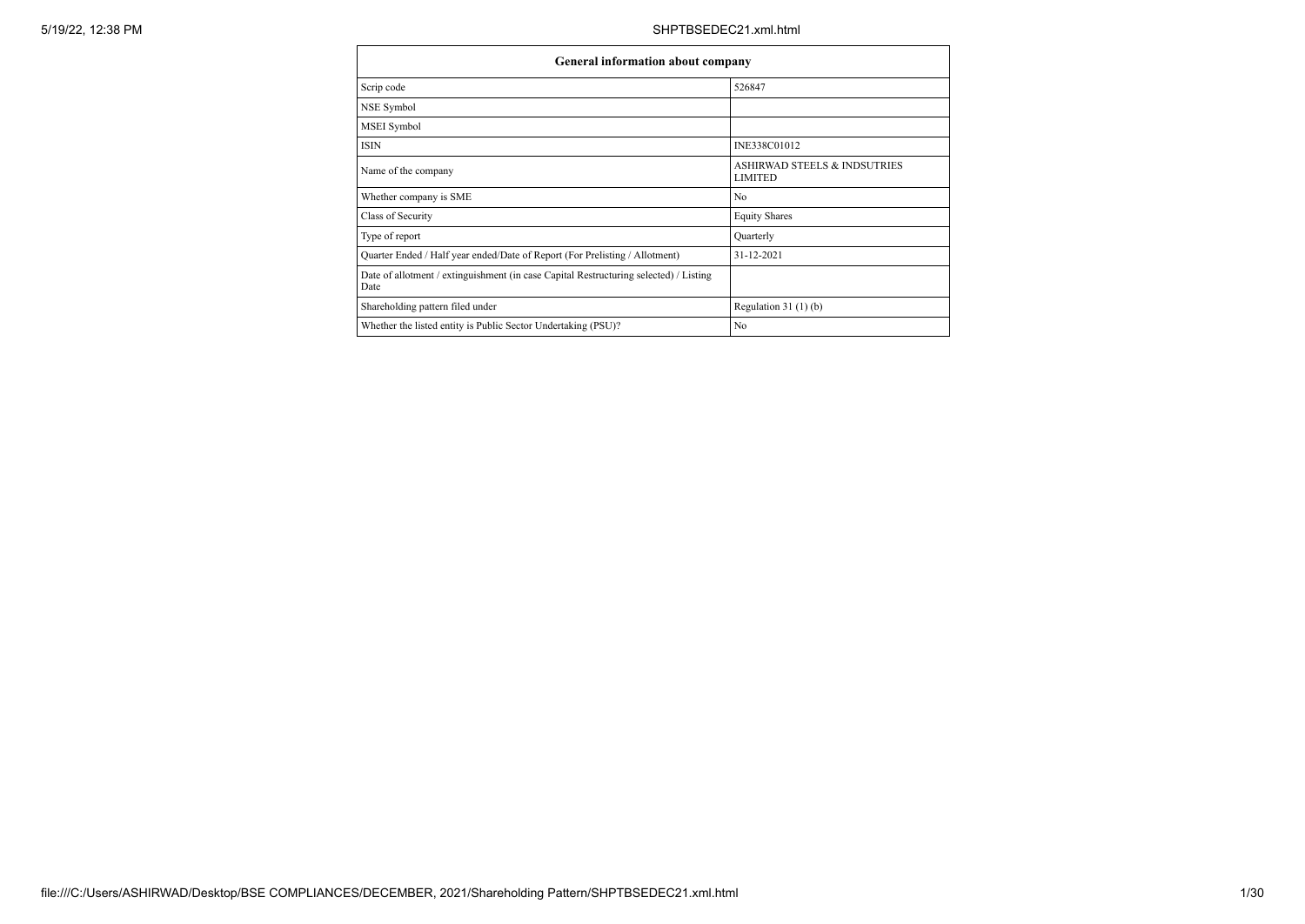|                | <b>Declaration</b>                                                                        |                |                                |                       |                             |  |  |  |  |  |  |  |  |
|----------------|-------------------------------------------------------------------------------------------|----------------|--------------------------------|-----------------------|-----------------------------|--|--|--|--|--|--|--|--|
| Sr.<br>No.     | Particular                                                                                | Yes/No         | Promoter and<br>Promoter Group | Public<br>shareholder | Non Promoter-<br>Non Public |  |  |  |  |  |  |  |  |
| 1              | Whether the Listed Entity has issued any partly paid up shares?                           | No             | No                             | N <sub>0</sub>        | N <sub>o</sub>              |  |  |  |  |  |  |  |  |
| $\overline{2}$ | Whether the Listed Entity has issued any Convertible Securities<br>$\overline{\cdot}$     | No             | No                             | No                    | N <sub>o</sub>              |  |  |  |  |  |  |  |  |
| $\overline{3}$ | Whether the Listed Entity has issued any Warrants?                                        | N <sub>0</sub> | N <sub>0</sub>                 | N <sub>0</sub>        | N <sub>o</sub>              |  |  |  |  |  |  |  |  |
| $\overline{4}$ | Whether the Listed Entity has any shares against which<br>depository receipts are issued? | No             | N <sub>0</sub>                 | N <sub>0</sub>        | N <sub>0</sub>              |  |  |  |  |  |  |  |  |
| 5              | Whether the Listed Entity has any shares in locked-in?                                    | No             | No                             | N <sub>0</sub>        | N <sub>o</sub>              |  |  |  |  |  |  |  |  |
| 6              | Whether any shares held by promoters are pledge or otherwise<br>encumbered?               | No             | N <sub>o</sub>                 |                       |                             |  |  |  |  |  |  |  |  |
|                | Whether company has equity shares with differential voting<br>rights?                     | No             | No                             | No                    | N <sub>o</sub>              |  |  |  |  |  |  |  |  |
| 8              | Whether the listed entity has any significant beneficial owner?                           | N <sub>0</sub> |                                |                       |                             |  |  |  |  |  |  |  |  |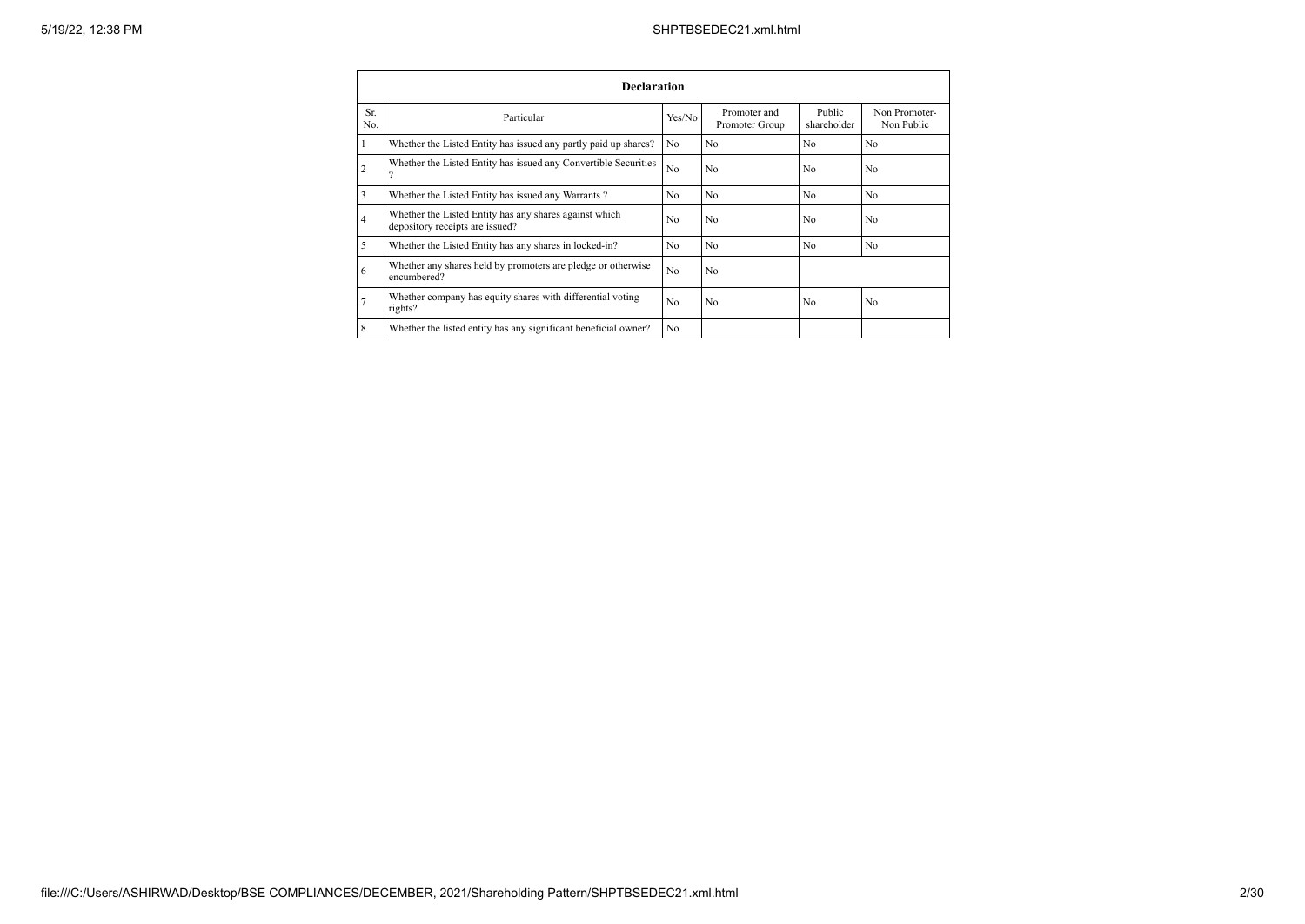|                   | Table I - Summary Statement holding of specified securities |              |                         |                   |                                                                                                      |                      |                                        |                                                                  |               |                           |                     |  |            |  |
|-------------------|-------------------------------------------------------------|--------------|-------------------------|-------------------|------------------------------------------------------------------------------------------------------|----------------------|----------------------------------------|------------------------------------------------------------------|---------------|---------------------------|---------------------|--|------------|--|
|                   | Category                                                    | Nos. Of      | No. of                  | No. Of<br>Partly  | No. Of<br>shares                                                                                     | Total nos.<br>shares | Shareholding as a<br>% of total no. of | Number of Voting Rights held in each<br>class of securities (IX) |               |                           |                     |  |            |  |
| Category<br>$($ I | of<br>shareholder                                           | shareholders | fully paid<br>up equity | paid-up<br>equity | underlying<br>held (VII)<br>Depository<br>$= (IV) +$<br>shares<br>Receipts<br>$(V)$ + $(VI)$<br>(VI) |                      |                                        | shares (calculated                                               | as per SCRR,  | No of Voting (XIV) Rights |                     |  | Total as a |  |
|                   | (II)                                                        | (III)        | shares<br>held $(IV)$   | held<br>(V)       |                                                                                                      |                      | 1957) (VIII) As a<br>% of $(A+B+C2)$   | Class eg:<br>X                                                   | Class<br>eg:y | Total                     | $%$ of<br>$(A+B+C)$ |  |            |  |
| (A)               | Promoter<br>&<br>Promoter<br>Group                          | 40           | 8453409                 |                   |                                                                                                      | 8453409              | 67.63                                  | 8453409                                                          |               | 8453409                   | 67.63               |  |            |  |
| (B)               | Public                                                      | 4878         | 4046591                 |                   |                                                                                                      | 4046591              | 32.37                                  | 4046591                                                          |               | 4046591                   | 32.37               |  |            |  |
| (C)               | Non<br>Promoter-<br>Non Public                              |              |                         |                   |                                                                                                      |                      |                                        |                                                                  |               |                           |                     |  |            |  |
| (C1)              | <b>Shares</b><br>underlying<br><b>DRs</b>                   |              |                         |                   |                                                                                                      |                      |                                        |                                                                  |               |                           |                     |  |            |  |
| (C2)              | Shares held<br>by<br>Employee<br>Trusts                     |              |                         |                   |                                                                                                      |                      |                                        |                                                                  |               |                           |                     |  |            |  |
|                   | Total                                                       | 4918         | 12500000                |                   |                                                                                                      | 12500000             | 100                                    | 12500000                                                         |               | 12500000                  | 100                 |  |            |  |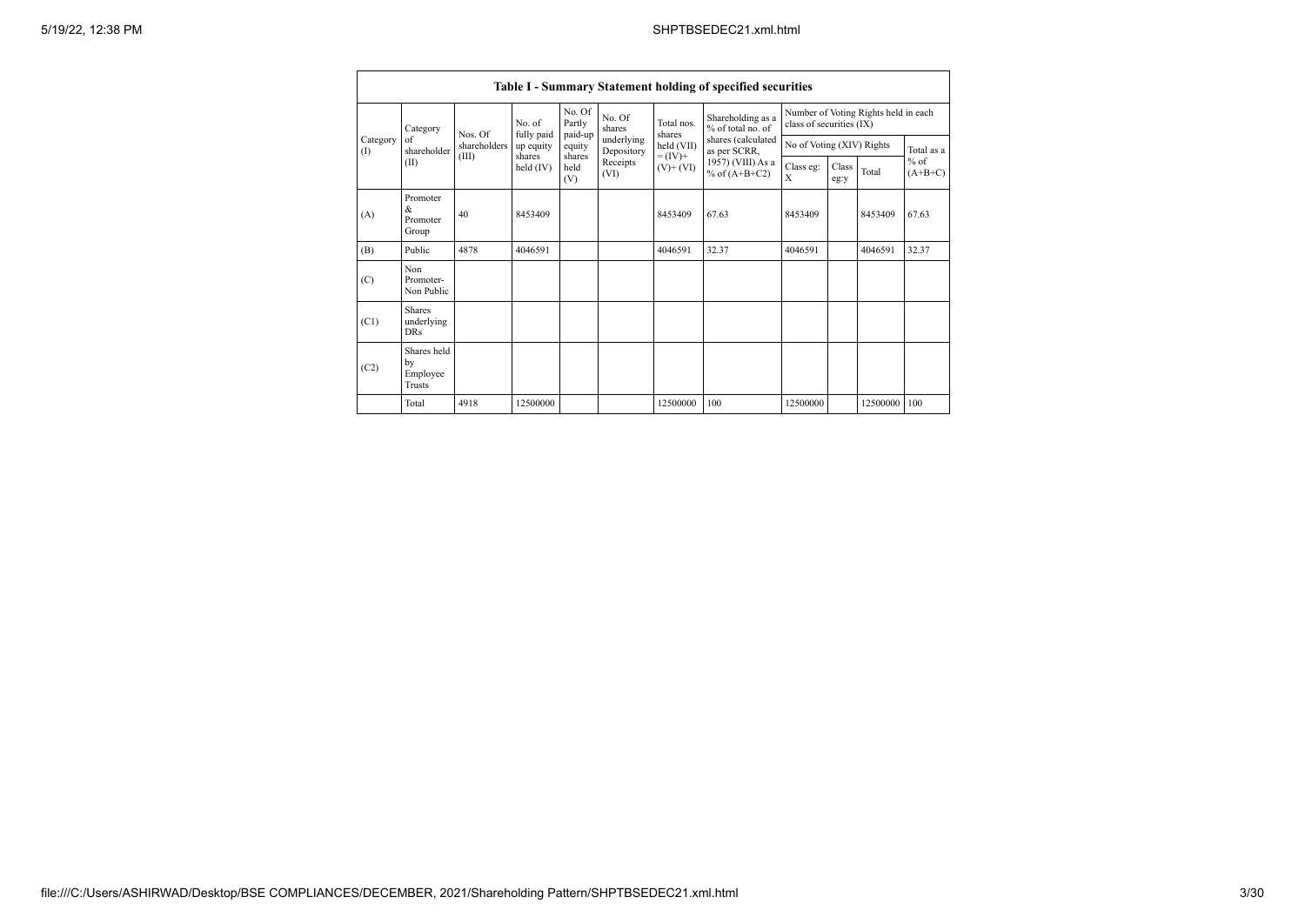|          |                                                                                            |                                  |                                                           |                                                                                    | Table I - Summary Statement holding of specified securities                              |            |                                                                               |            |                                                  |                              |
|----------|--------------------------------------------------------------------------------------------|----------------------------------|-----------------------------------------------------------|------------------------------------------------------------------------------------|------------------------------------------------------------------------------------------|------------|-------------------------------------------------------------------------------|------------|--------------------------------------------------|------------------------------|
| Category | No. Of<br>No. of<br><b>Shares</b><br>Shares<br>Category<br>Underlying<br>of<br>Outstanding | Underlying                       | No. Of Shares<br>Underlying<br>Outstanding<br>convertible | Shareholding, as a %<br>assuming full<br>conversion of<br>convertible securities ( | Number of<br>Locked in<br>shares (XII)                                                   |            | Number of<br><b>Shares</b><br>pledged or<br>otherwise<br>encumbered<br>(XIII) |            | Number of<br>equity shares<br>held in            |                              |
| (1)      | shareholder<br>(II)                                                                        | convertible<br>securities<br>(X) | Outstanding<br>Warrants<br>$(X_i)$                        | securities and<br>No. Of<br>Warrants (Xi)<br>(a)                                   | as a percentage of<br>diluted share capital)<br>$(XI)=(VII)+(X) As a %$<br>of $(A+B+C2)$ | No.<br>(a) | As a<br>$%$ of<br>total<br>Shares<br>held<br>(b)                              | No.<br>(a) | As a<br>$%$ of<br>total<br>Shares<br>held<br>(b) | dematerialized<br>form (XIV) |
| (A)      | Promoter<br>&<br>Promoter<br>Group                                                         |                                  |                                                           |                                                                                    | 67.63                                                                                    |            |                                                                               |            |                                                  | 458839                       |
| (B)      | Public                                                                                     |                                  |                                                           |                                                                                    | 32.37                                                                                    |            |                                                                               |            |                                                  | 3705753                      |
| (C)      | Non<br>Promoter-<br>Non Public                                                             |                                  |                                                           |                                                                                    |                                                                                          |            |                                                                               |            |                                                  |                              |
| (C1)     | <b>Shares</b><br>underlying<br><b>DRs</b>                                                  |                                  |                                                           |                                                                                    |                                                                                          |            |                                                                               |            |                                                  |                              |
| (C2)     | Shares held<br>by<br>Employee<br><b>Trusts</b>                                             |                                  |                                                           |                                                                                    |                                                                                          |            |                                                                               |            |                                                  |                              |
|          | Total                                                                                      |                                  |                                                           |                                                                                    | 100                                                                                      |            |                                                                               |            |                                                  | 4164592                      |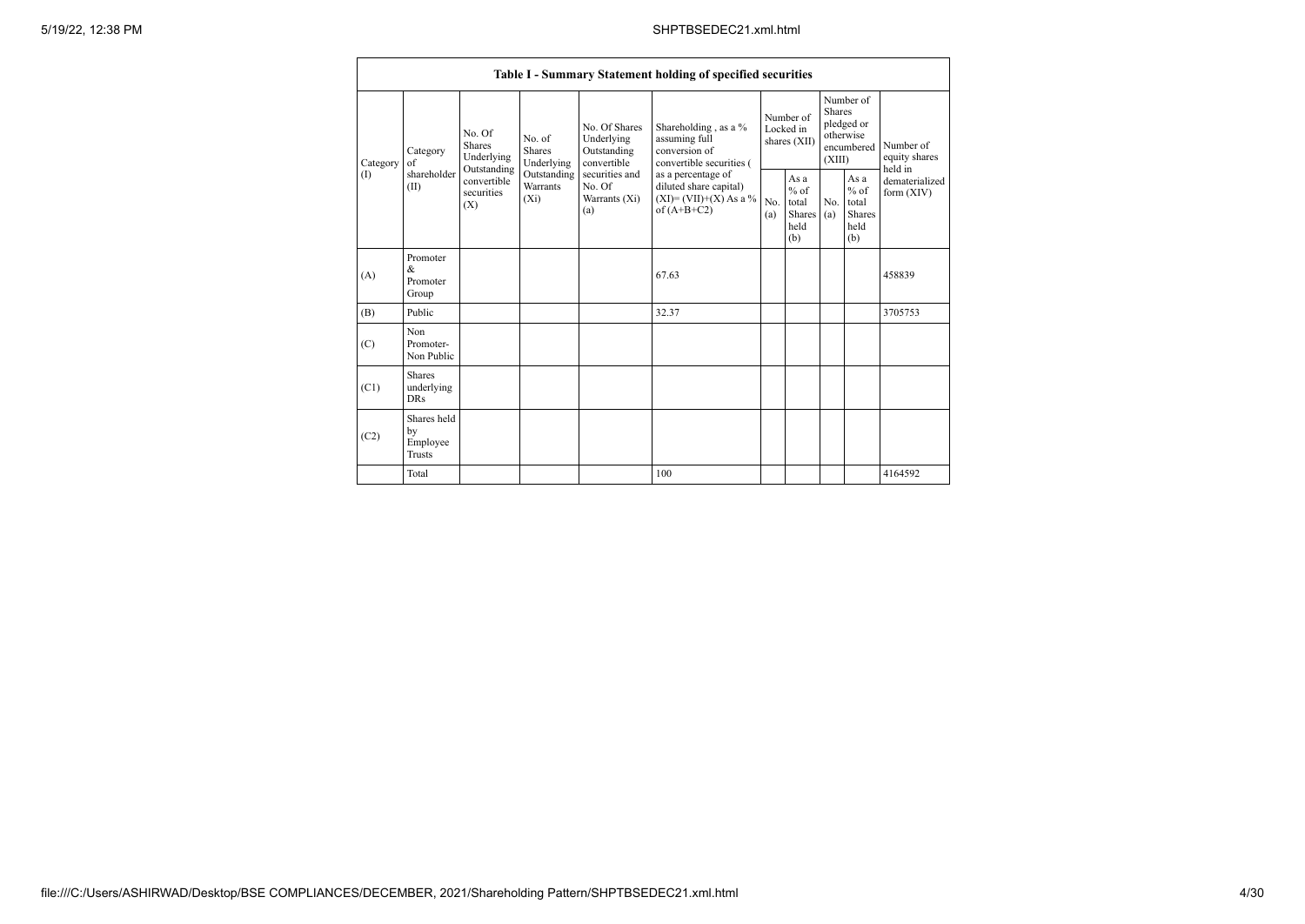|                                                                                                 | Table II - Statement showing shareholding pattern of the Promoter and Promoter Group                                |                                  |                                             |                                 |                                    |                             |                                           |                                                                                                                                                                                                        |  |                       |                           |
|-------------------------------------------------------------------------------------------------|---------------------------------------------------------------------------------------------------------------------|----------------------------------|---------------------------------------------|---------------------------------|------------------------------------|-----------------------------|-------------------------------------------|--------------------------------------------------------------------------------------------------------------------------------------------------------------------------------------------------------|--|-----------------------|---------------------------|
|                                                                                                 |                                                                                                                     |                                  |                                             | No.<br>Of                       | No. Of                             | Total nos.                  | Shareholding<br>as a % of<br>total no. of |                                                                                                                                                                                                        |  |                       |                           |
| Sr.                                                                                             | Category &<br>Name of the<br>Shareholders (I)                                                                       | Nos. Of<br>shareholders<br>(III) | No. of<br>fully paid<br>up equity<br>shares | Partly<br>paid-<br>up<br>equity | shares<br>underlying<br>Depository | shares<br>held<br>$(VII) =$ | shares<br>(calculated as<br>per SCRR,     | Number of Voting Rights held in each<br>class of securities (IX)<br>No of Voting (XIV) Rights<br>Class eg:<br>Class<br>Х<br>eg:y<br>502275<br>7951134<br>8453409<br>8453409<br>8700<br>8700<br>1160931 |  | Total<br>as a %<br>of |                           |
|                                                                                                 |                                                                                                                     |                                  | held (IV)                                   | shares<br>held<br>(V)           | Receipts<br>(VI)                   | $(IV)+$<br>$(V)+(VI)$       | 1957) (VIII)<br>As a % of<br>$(A+B+C2)$   |                                                                                                                                                                                                        |  | Total                 | Total<br>Voting<br>rights |
| А                                                                                               | Table II - Statement showing shareholding pattern of the Promoter and Promoter Group                                |                                  |                                             |                                 |                                    |                             |                                           |                                                                                                                                                                                                        |  |                       |                           |
| (1)                                                                                             | Indian                                                                                                              |                                  |                                             |                                 |                                    |                             |                                           |                                                                                                                                                                                                        |  |                       |                           |
| (a)                                                                                             | Individuals/Hindu<br>undivided Family                                                                               | 26                               | 502275                                      |                                 |                                    | 502275                      | 4.02                                      |                                                                                                                                                                                                        |  | 502275                | 4.02                      |
| (d)                                                                                             | Any Other<br>(specify)                                                                                              | 14                               | 7951134                                     |                                 |                                    | 7951134                     | 63.61                                     |                                                                                                                                                                                                        |  | 7951134               | 63.61                     |
| Sub-Total<br>(A)(1)                                                                             |                                                                                                                     | 40                               | 8453409                                     |                                 |                                    | 8453409                     | 67.63                                     |                                                                                                                                                                                                        |  | 8453409               | 67.63                     |
| (2)                                                                                             | Foreign                                                                                                             |                                  |                                             |                                 |                                    |                             |                                           |                                                                                                                                                                                                        |  |                       |                           |
| Total<br>Shareholding<br>of Promoter<br>and<br>Promoter<br>Group $(A)$ =<br>$(A)(1)+(A)$<br>(2) |                                                                                                                     | 40                               | 8453409                                     |                                 |                                    | 8453409                     | 67.63                                     |                                                                                                                                                                                                        |  | 8453409               | 67.63                     |
| $\mathbf B$                                                                                     | Table III - Statement showing shareholding pattern of the Public shareholder                                        |                                  |                                             |                                 |                                    |                             |                                           |                                                                                                                                                                                                        |  |                       |                           |
| (1)                                                                                             | Institutions                                                                                                        |                                  |                                             |                                 |                                    |                             |                                           |                                                                                                                                                                                                        |  |                       |                           |
| (a)                                                                                             | Mutual Funds                                                                                                        | $\mathbf{1}$                     | 8700                                        |                                 |                                    | 8700                        | 0.07                                      |                                                                                                                                                                                                        |  | 8700                  | 0.07                      |
| Sub-Total<br>(B)(1)                                                                             |                                                                                                                     | $\mathbf{1}$                     | 8700                                        |                                 |                                    | 8700                        | 0.07                                      |                                                                                                                                                                                                        |  | 8700                  | 0.07                      |
| (3)                                                                                             | Non-institutions                                                                                                    |                                  |                                             |                                 |                                    |                             |                                           |                                                                                                                                                                                                        |  |                       |                           |
| (a(i))                                                                                          | Individuals -<br>i.Individual<br>shareholders<br>holding nominal<br>share capital up<br>to Rs. 2 lakhs.             | 4776                             | 1160931                                     |                                 |                                    | 1160931                     | 9.29                                      |                                                                                                                                                                                                        |  | 1160931               | 9.29                      |
| (a(ii))                                                                                         | Individuals - ii.<br>Individual<br>shareholders<br>holding nominal<br>share capital in<br>excess of Rs. 2<br>lakhs. | 25                               | 1208049                                     |                                 |                                    | 1208049                     | 9.66                                      | 1208049                                                                                                                                                                                                |  | 1208049               | 9.66                      |
| (e)                                                                                             | Any Other<br>(specify)                                                                                              | 76                               | 1668911                                     |                                 |                                    | 1668911                     | 13.35                                     | 1668911                                                                                                                                                                                                |  | 1668911               | 13.35                     |
| Sub-Total<br>(B)(3)                                                                             |                                                                                                                     | 4877                             | 4037891                                     |                                 |                                    | 4037891                     | 32.3                                      | 4037891                                                                                                                                                                                                |  | 4037891               | 32.3                      |
| <b>Total Public</b><br>Shareholding<br>$(B)=(B)(1)+$<br>$(B)(2)+(B)$<br>(3)                     |                                                                                                                     | 4878                             | 4046591                                     |                                 |                                    | 4046591                     | 32.37                                     | 4046591                                                                                                                                                                                                |  | 4046591               | 32.37                     |
| $\mathbf C$                                                                                     | Table IV - Statement showing shareholding pattern of the Non Promoter- Non Public shareholder                       |                                  |                                             |                                 |                                    |                             |                                           |                                                                                                                                                                                                        |  |                       |                           |
| Total (                                                                                         |                                                                                                                     | 4918                             | 12500000                                    |                                 |                                    | 12500000 100                |                                           | 12500000                                                                                                                                                                                               |  | 12500000 100          |                           |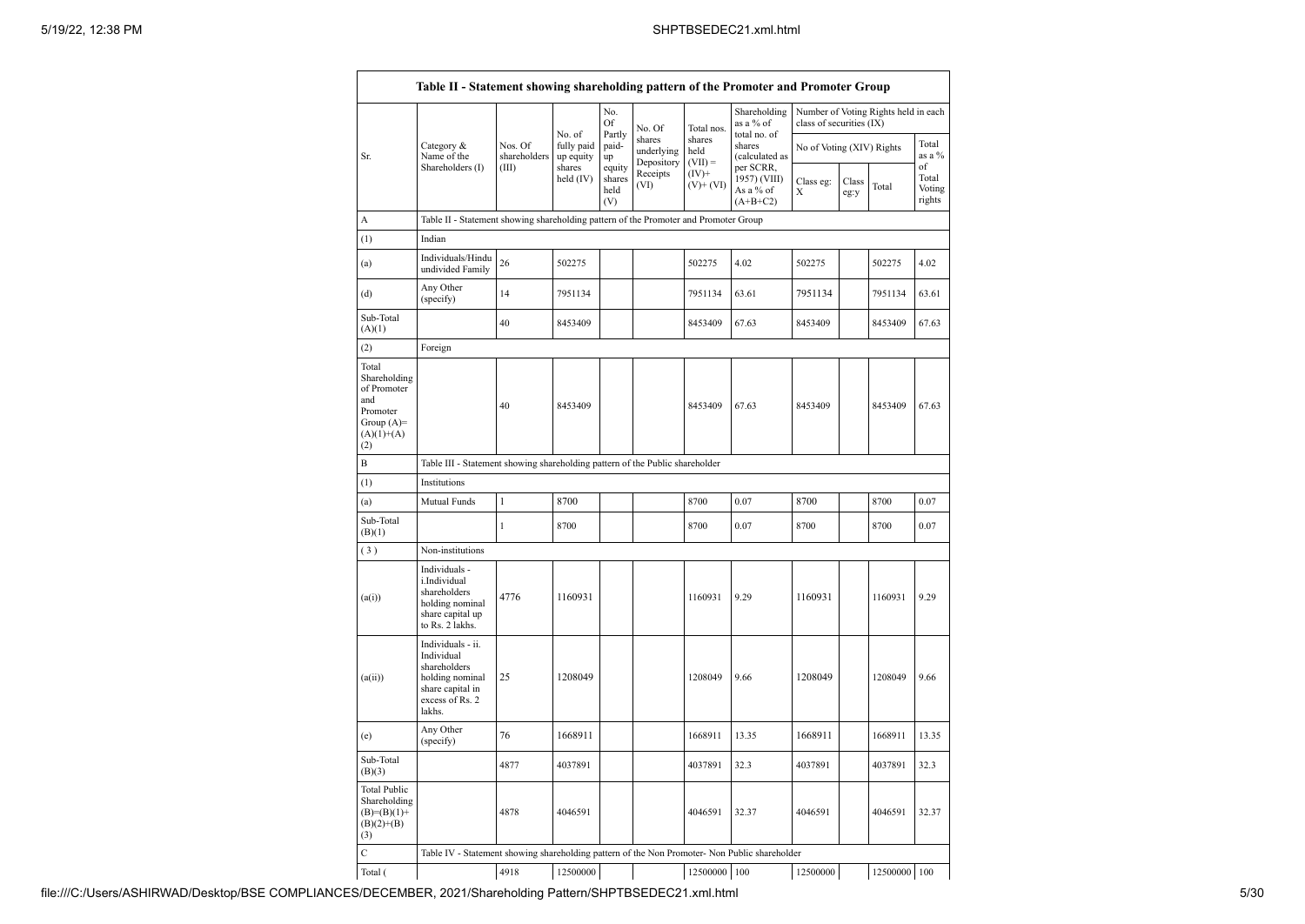| $A+B+C2$           |      |          |  |          |     |          |              |  |
|--------------------|------|----------|--|----------|-----|----------|--------------|--|
| Total<br>$(A+B+C)$ | 4918 | 12500000 |  | 12500000 | 100 | 12500000 | 12500000 100 |  |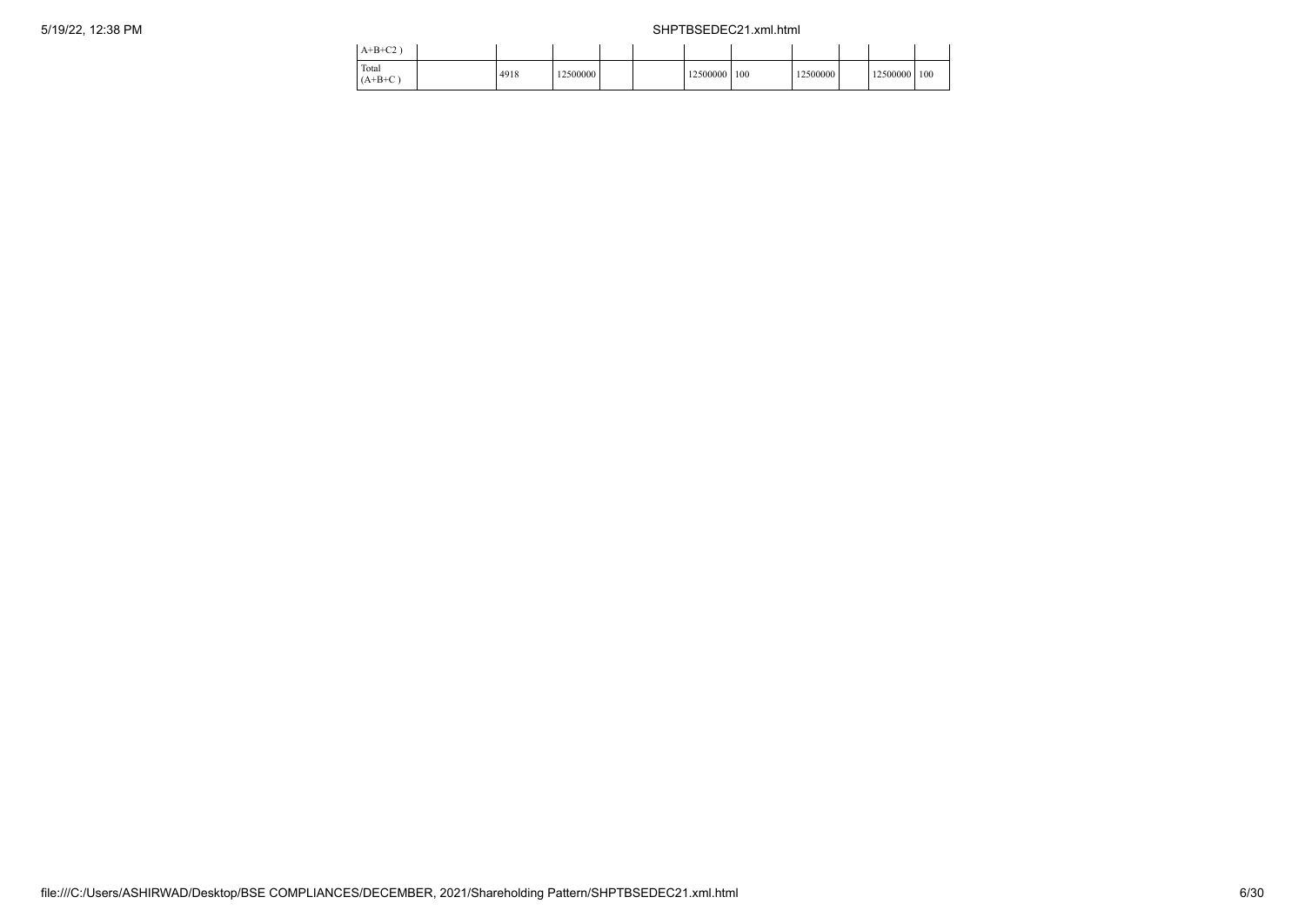|                                                                                         | No. Of<br>Shares                                              | No. of<br><b>Shares</b>                          | No. Of Shares<br>Underlying<br>Outstanding                      | Shareholding, as a %<br>assuming full<br>conversion of                                                               |            | Number of<br>Locked in<br>shares (XII)                 |     | Number of Shares<br>pledged or<br>otherwise<br>encumbered (XIII) | Number of                                                |
|-----------------------------------------------------------------------------------------|---------------------------------------------------------------|--------------------------------------------------|-----------------------------------------------------------------|----------------------------------------------------------------------------------------------------------------------|------------|--------------------------------------------------------|-----|------------------------------------------------------------------|----------------------------------------------------------|
| Sr.                                                                                     | Underlying<br>Outstanding<br>convertible<br>securities<br>(X) | Underlying<br>Outstanding<br>Warrants<br>$(X_i)$ | convertible<br>securities and<br>No. Of<br>Warrants (Xi)<br>(a) | convertible securities (<br>as a percentage of<br>diluted share capital)<br>$(XI)=(VII)+(X) As a$<br>% of $(A+B+C2)$ | No.<br>(a) | As a<br>$%$ of<br>total<br>Shares $(a)$<br>held<br>(b) | No. | As a % of total<br>Shares held<br>(b)                            | equity shares<br>held in<br>dematerialized<br>form (XIV) |
| A                                                                                       |                                                               |                                                  |                                                                 | Table II - Statement showing shareholding pattern of the Promoter and Promoter Group                                 |            |                                                        |     |                                                                  |                                                          |
| (1)                                                                                     | Indian                                                        |                                                  |                                                                 |                                                                                                                      |            |                                                        |     |                                                                  |                                                          |
| (a)                                                                                     |                                                               |                                                  |                                                                 | 4.02                                                                                                                 |            |                                                        |     |                                                                  | 458775                                                   |
| (d)                                                                                     |                                                               |                                                  |                                                                 | 63.61                                                                                                                |            |                                                        |     |                                                                  | 64                                                       |
| Sub-Total (A)<br>(1)                                                                    |                                                               |                                                  |                                                                 | 67.63                                                                                                                |            |                                                        |     |                                                                  | 458839                                                   |
| (2)                                                                                     | Foreign                                                       |                                                  |                                                                 |                                                                                                                      |            |                                                        |     |                                                                  |                                                          |
| Total<br>Shareholding<br>of Promoter<br>and Promoter<br>Group $(A)=$<br>$(A)(1)+(A)(2)$ |                                                               |                                                  |                                                                 | 67.63                                                                                                                |            |                                                        |     |                                                                  | 458839                                                   |
| B                                                                                       |                                                               |                                                  |                                                                 | Table III - Statement showing shareholding pattern of the Public shareholder                                         |            |                                                        |     |                                                                  |                                                          |
| (1)                                                                                     | Institutions                                                  |                                                  |                                                                 |                                                                                                                      |            |                                                        |     |                                                                  |                                                          |
| (a)                                                                                     |                                                               |                                                  |                                                                 | 0.07                                                                                                                 |            |                                                        |     |                                                                  | $\mathbf{0}$                                             |
| Sub-Total (B)<br>(1)                                                                    |                                                               |                                                  |                                                                 | 0.07                                                                                                                 |            |                                                        |     |                                                                  | $\overline{0}$                                           |
| (3)                                                                                     | Non-institutions                                              |                                                  |                                                                 |                                                                                                                      |            |                                                        |     |                                                                  |                                                          |
| (a(i))                                                                                  |                                                               |                                                  |                                                                 | 9.29                                                                                                                 |            |                                                        |     |                                                                  | 930793                                                   |
| (a(ii))                                                                                 |                                                               |                                                  |                                                                 | 9.66                                                                                                                 |            |                                                        |     |                                                                  | 1208049                                                  |
| (e)                                                                                     |                                                               |                                                  |                                                                 | 13.35                                                                                                                |            |                                                        |     |                                                                  | 1566911                                                  |
| Sub-Total (B)<br>(3)                                                                    |                                                               |                                                  |                                                                 | 32.3                                                                                                                 |            |                                                        |     |                                                                  | 3705753                                                  |
| <b>Total Public</b><br>Shareholding<br>$(B)=(B)(1)+$<br>$(B)(2)+(B)(3)$                 |                                                               |                                                  |                                                                 | 32.37                                                                                                                |            |                                                        |     |                                                                  | 3705753                                                  |
| $\mathbf C$                                                                             |                                                               |                                                  |                                                                 | Table IV - Statement showing shareholding pattern of the Non Promoter- Non Public shareholder                        |            |                                                        |     |                                                                  |                                                          |
| Total (<br>$A+B+C2$ )                                                                   |                                                               |                                                  |                                                                 | 100                                                                                                                  |            |                                                        |     |                                                                  | 4164592                                                  |
| Total<br>$(A+B+C)$                                                                      |                                                               |                                                  |                                                                 | 100                                                                                                                  |            |                                                        |     |                                                                  | 4164592                                                  |
|                                                                                         |                                                               |                                                  |                                                                 | Disclosure of notes in case of promoter holiding in dematerialsed form is less than 100 percentage                   |            |                                                        |     | Textual<br>Information $(1)$                                     |                                                          |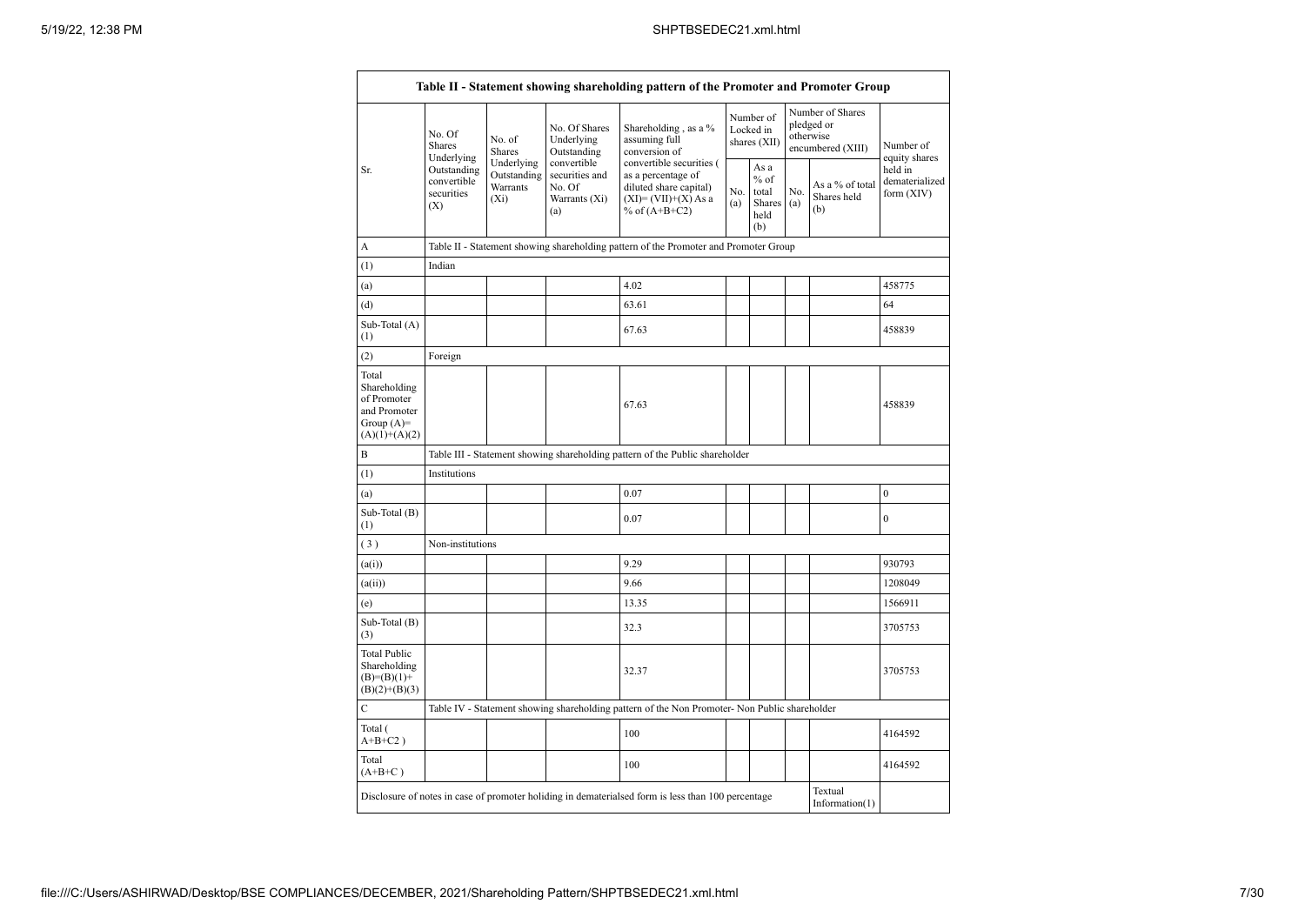|                       | <b>Text Block</b>                                      |
|-----------------------|--------------------------------------------------------|
| Textual Information() | DUE TO LEGAL TRANSMISSION CASES PENDING AND DISABILITY |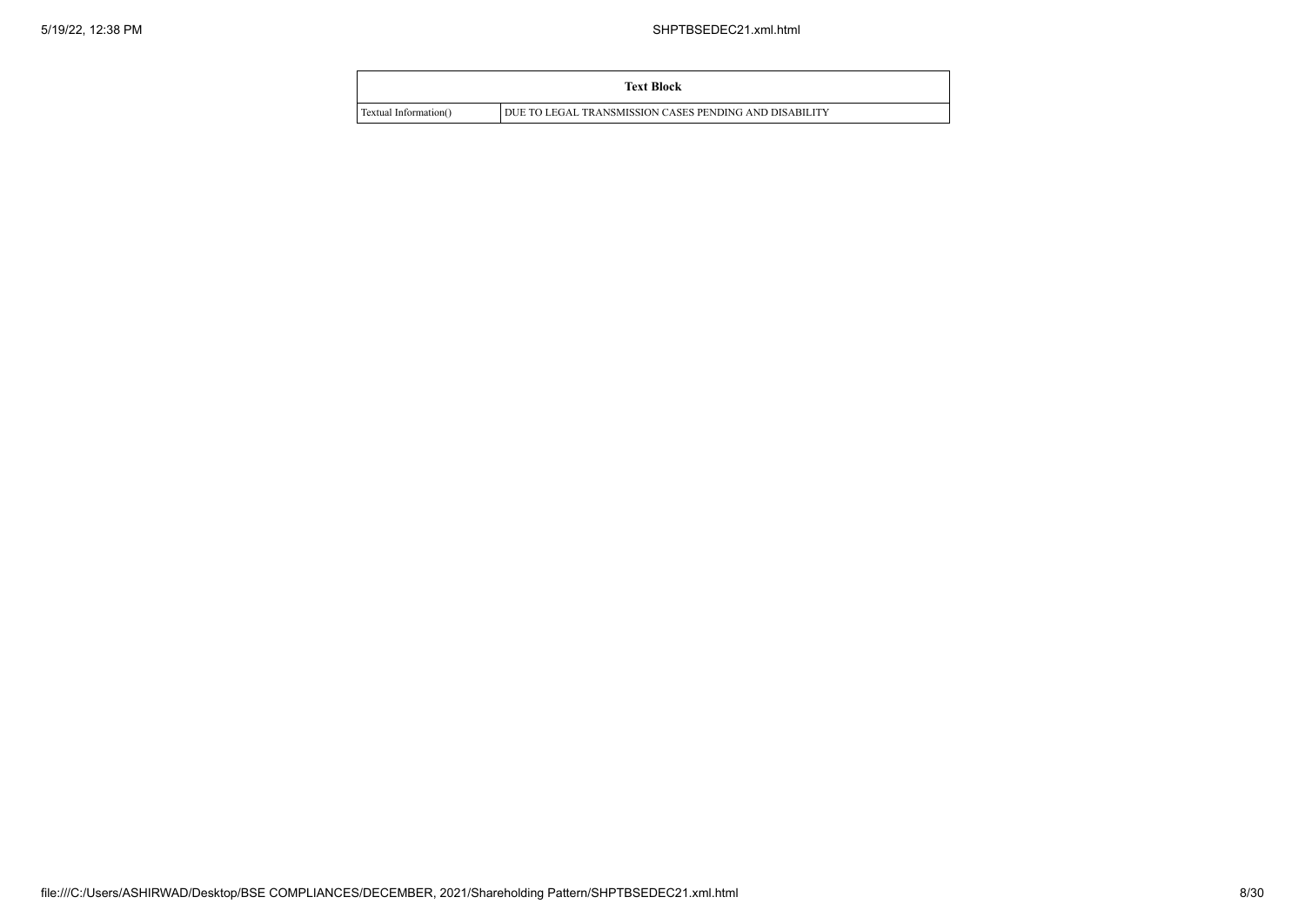| Individuals/Hindu undivided Family                                                                                                                                                         |                               |                                  |                                      |                             |                                    |                                                 |                          |  |  |  |  |  |  |
|--------------------------------------------------------------------------------------------------------------------------------------------------------------------------------------------|-------------------------------|----------------------------------|--------------------------------------|-----------------------------|------------------------------------|-------------------------------------------------|--------------------------|--|--|--|--|--|--|
| Searial No.                                                                                                                                                                                | $\mathbf{1}$                  | $\overline{c}$                   | 3                                    | $\overline{4}$              | 5                                  | 6                                               | $\tau$                   |  |  |  |  |  |  |
| Name of the<br>Shareholders (I)                                                                                                                                                            | <b>ANIKA</b><br><b>BURMAN</b> | <b>DALBIR</b><br><b>CHHIBBAR</b> | <b>DILBAG RAI</b><br><b>CHHIBBAR</b> | <b>GITA DEVI</b><br>AGARWAL | <b>KARANBIR</b><br><b>CHHIBBAR</b> | <b>MADAN</b><br><b>MOHAN</b><br><b>CHHIBBAR</b> | MADHU<br><b>CHHIBBAR</b> |  |  |  |  |  |  |
| PAN(II)                                                                                                                                                                                    | AFEPC7744J                    | ACKPC0119Q                       | ACNPC7806K                           | AFIPA0058B                  | AFLPC7463F                         | ACMPC2620E                                      | ACOPC9870E               |  |  |  |  |  |  |
| No. of fully paid<br>up equity shares<br>held (IV)                                                                                                                                         | 5000                          | 108725                           | 2000                                 | 7000                        | 4500                               | 2500                                            | 10000                    |  |  |  |  |  |  |
| No. Of Partly paid-<br>up equity shares<br>held (V)                                                                                                                                        |                               |                                  |                                      |                             |                                    |                                                 |                          |  |  |  |  |  |  |
| No. Of shares<br>underlying<br>Depository<br>Receipts (VI)                                                                                                                                 |                               |                                  |                                      |                             |                                    |                                                 |                          |  |  |  |  |  |  |
| Total nos. shares<br>held $(VII) = (IV) +$<br>$(V)$ + $(VI)$                                                                                                                               | 5000                          | 108725                           | 2000                                 | 7000                        | 4500                               | 2500                                            | 10000                    |  |  |  |  |  |  |
| Shareholding as a<br>% of total no. of<br>shares (calculated<br>as per SCRR,<br>1957) (VIII) As a<br>% of $(A+B+C2)$                                                                       | 0.04                          | 0.87                             | 0.02                                 | 0.06                        | 0.04                               | 0.02                                            | 0.08                     |  |  |  |  |  |  |
| Number of Voting Rights held in each class of securities (IX)                                                                                                                              |                               |                                  |                                      |                             |                                    |                                                 |                          |  |  |  |  |  |  |
| Class eg:X                                                                                                                                                                                 | 5000                          | 108725                           | 2000                                 | 7000                        | 4500                               | 2500                                            | 10000                    |  |  |  |  |  |  |
| Class eg:y                                                                                                                                                                                 |                               |                                  |                                      |                             |                                    |                                                 |                          |  |  |  |  |  |  |
| Total                                                                                                                                                                                      | 5000                          | 108725                           | 2000                                 | 7000                        | 4500                               | 2500                                            | 10000                    |  |  |  |  |  |  |
| Total as a % of<br>Total Voting rights                                                                                                                                                     | 0.04                          | 0.87                             | 0.02                                 | 0.06                        | 0.04                               | 0.02                                            | 0.08                     |  |  |  |  |  |  |
| No. Of Shares<br>Underlying<br>Outstanding<br>convertible<br>securities (X)                                                                                                                |                               |                                  |                                      |                             |                                    |                                                 |                          |  |  |  |  |  |  |
| No. of Shares<br>Underlying<br>Outstanding<br>Warrants (Xi)                                                                                                                                |                               |                                  |                                      |                             |                                    |                                                 |                          |  |  |  |  |  |  |
| No. Of Shares<br>Underlying<br>Outstanding<br>convertible<br>securities and No.<br>Of Warrants (Xi)<br>(a)                                                                                 |                               |                                  |                                      |                             |                                    |                                                 |                          |  |  |  |  |  |  |
| Shareholding, as a<br>% assuming full<br>conversion of<br>convertible<br>securities (as a<br>percentage of<br>diluted share<br>capital) $(XI)=$<br>$(VII)+(Xi)(a)$ As a<br>% of $(A+B+C2)$ | 0.04                          | 0.87                             | 0.02                                 | 0.06                        | 0.04                               | 0.02                                            | 0.08                     |  |  |  |  |  |  |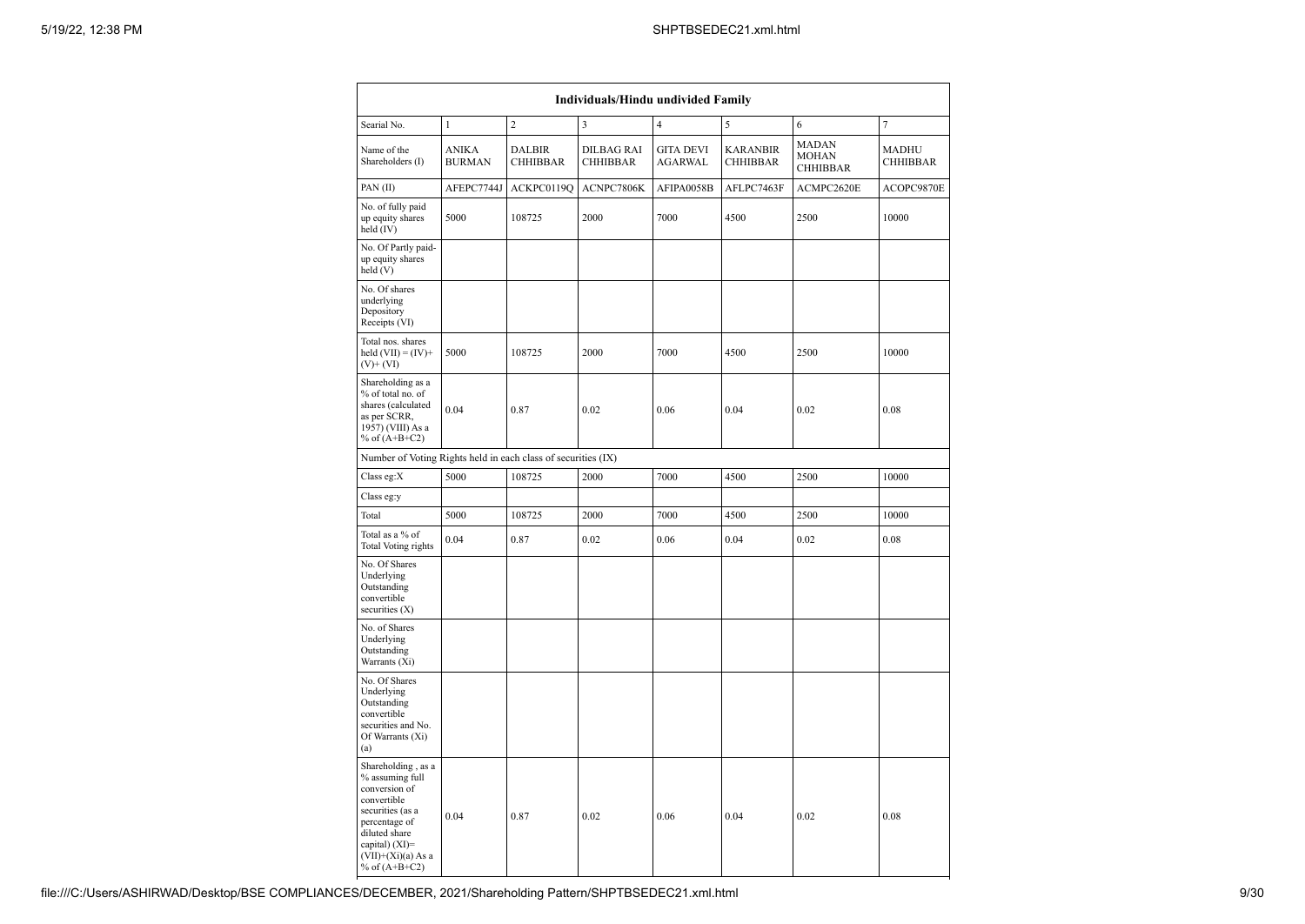| Number of Locked in shares (XII)                                     |          |          |          |          |          |          |          |
|----------------------------------------------------------------------|----------|----------|----------|----------|----------|----------|----------|
| No. (a)                                                              |          |          |          |          |          |          |          |
| As a % of total<br>Shares held (b)                                   |          |          |          |          |          |          |          |
| Number of Shares pledged or otherwise encumbered (XIII)              |          |          |          |          |          |          |          |
| No. (a)                                                              |          |          |          |          |          |          |          |
| As a % of total<br>Shares held (b)                                   |          |          |          |          |          |          |          |
| Number of equity<br>shares held in<br>dematerialized<br>form $(XIV)$ | 5000     | 108725   | 2000     | 7000     | 4500     | 2500     | 10000    |
| Reason for not providing PAN                                         |          |          |          |          |          |          |          |
| Reason for not<br>providing PAN                                      |          |          |          |          |          |          |          |
| Shareholder type                                                     | Promoter | Promoter | Promoter | Promoter | Promoter | Promoter | Promoter |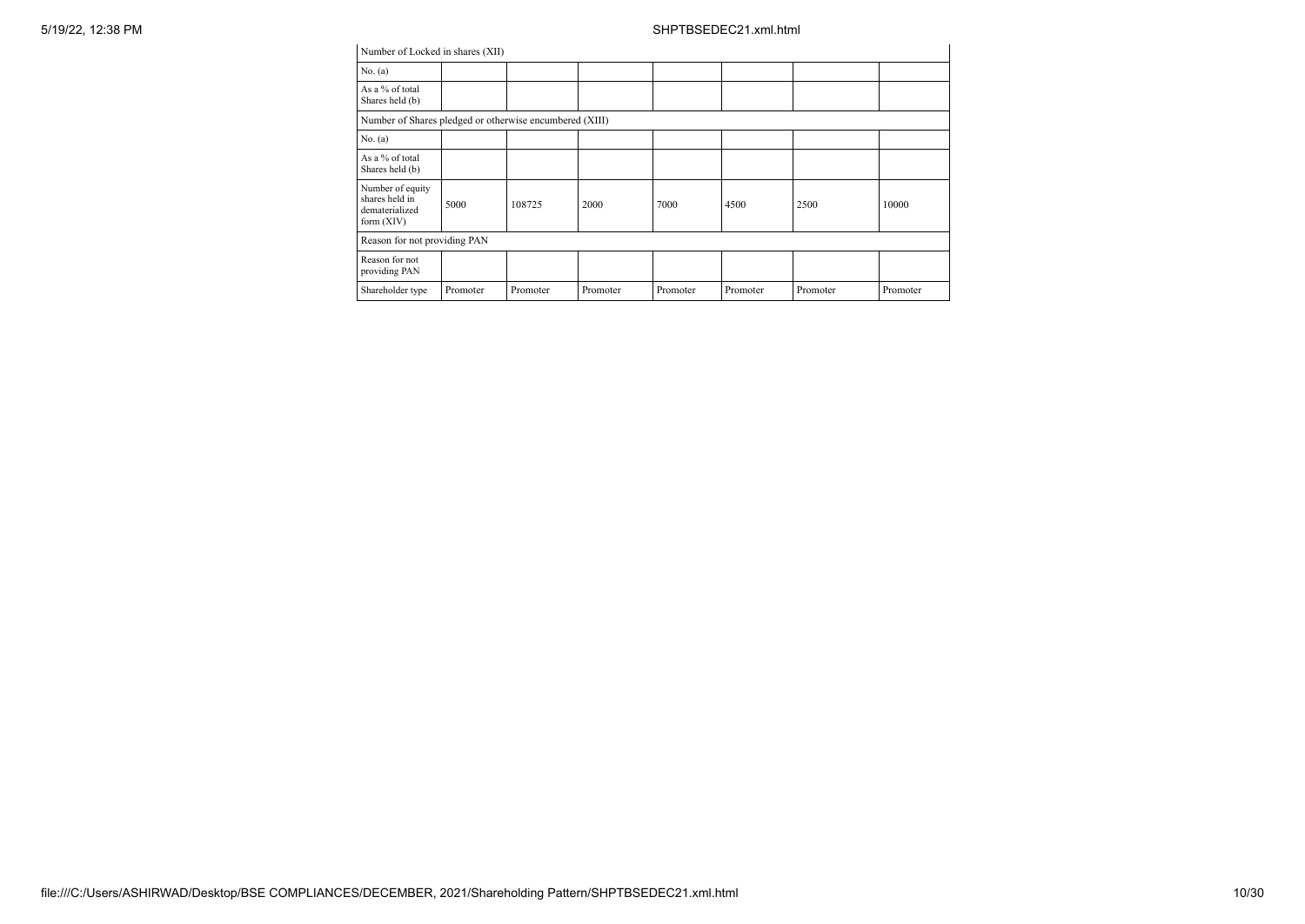| Individuals/Hindu undivided Family                                                                                                                                                       |                                |                                 |                              |                             |                         |                            |                     |  |  |  |  |  |
|------------------------------------------------------------------------------------------------------------------------------------------------------------------------------------------|--------------------------------|---------------------------------|------------------------------|-----------------------------|-------------------------|----------------------------|---------------------|--|--|--|--|--|
| Searial No.                                                                                                                                                                              | 8                              | 9                               | 10                           | 11                          | 12                      | 13                         | 14                  |  |  |  |  |  |
| Name of the<br>Shareholders (I)                                                                                                                                                          | <b>MALA</b><br><b>CHHIBBAR</b> | <b>MANISH</b><br><b>AGRAWAL</b> | <b>NITU</b><br><b>MITTAL</b> | PARAMJIT<br><b>CHHIBBAR</b> | PREMA<br><b>AGARWAL</b> | PURANMAL<br><b>AGRAWAL</b> | PURANMAL<br>AGRAWAL |  |  |  |  |  |
| PAN (II)                                                                                                                                                                                 | ACSPC1404G                     | ACJPA0456B                      | AFEPM3467J                   | ACQPC0098N                  | ADYPA3836B              | ACXPA6338C                 | AAGHP8610P          |  |  |  |  |  |
| No. of fully paid<br>up equity shares<br>held (IV)                                                                                                                                       | 7500                           | 20000                           | 23500                        | 15600                       | 10000                   | 3250                       | 1500                |  |  |  |  |  |
| No. Of Partly paid-<br>up equity shares<br>held (V)                                                                                                                                      |                                |                                 |                              |                             |                         |                            |                     |  |  |  |  |  |
| No. Of shares<br>underlying<br>Depository<br>Receipts (VI)                                                                                                                               |                                |                                 |                              |                             |                         |                            |                     |  |  |  |  |  |
| Total nos. shares<br>held $(VII) = (IV) +$<br>$(V)$ + $(VI)$                                                                                                                             | 7500                           | 20000                           | 23500                        | 15600                       | 10000                   | 3250                       | 1500                |  |  |  |  |  |
| Shareholding as a<br>% of total no. of<br>shares (calculated<br>as per SCRR,<br>1957) (VIII) As a<br>% of $(A+B+C2)$                                                                     | 0.06                           | 0.16                            | 0.19                         | 0.12                        | 0.08                    | 0.03                       | 0.01                |  |  |  |  |  |
| Number of Voting Rights held in each class of securities (IX)                                                                                                                            |                                |                                 |                              |                             |                         |                            |                     |  |  |  |  |  |
| Class eg:X                                                                                                                                                                               | 7500                           | 20000                           | 23500                        | 15600                       | 10000                   | 3250                       | 1500                |  |  |  |  |  |
| Class eg:y                                                                                                                                                                               |                                |                                 |                              |                             |                         |                            |                     |  |  |  |  |  |
| Total                                                                                                                                                                                    | 7500                           | 20000                           | 23500                        | 15600                       | 10000                   | 3250                       | 1500                |  |  |  |  |  |
| Total as a % of<br>Total Voting rights                                                                                                                                                   | 0.06                           | 0.16                            | 0.19                         | 0.12                        | 0.08                    | 0.03                       | 0.01                |  |  |  |  |  |
| No. Of Shares<br>Underlying<br>Outstanding<br>convertible<br>securities (X)                                                                                                              |                                |                                 |                              |                             |                         |                            |                     |  |  |  |  |  |
| No. of Shares<br>Underlying<br>Outstanding<br>Warrants (Xi)                                                                                                                              |                                |                                 |                              |                             |                         |                            |                     |  |  |  |  |  |
| No. Of Shares<br>Underlying<br>Outstanding<br>convertible<br>securities and No.<br>Of Warrants (Xi)<br>(a)                                                                               |                                |                                 |                              |                             |                         |                            |                     |  |  |  |  |  |
| Shareholding, as a<br>% assuming full<br>conversion of<br>convertible<br>securities (as a<br>percentage of<br>diluted share<br>capital) (XI)=<br>$(VII)+(Xi)(a)$ As a<br>% of $(A+B+C2)$ | 0.06                           | 0.16                            | 0.19                         | 0.12                        | 0.08                    | 0.03                       | 0.01                |  |  |  |  |  |
| Number of Locked in shares (XII)                                                                                                                                                         |                                |                                 |                              |                             |                         |                            |                     |  |  |  |  |  |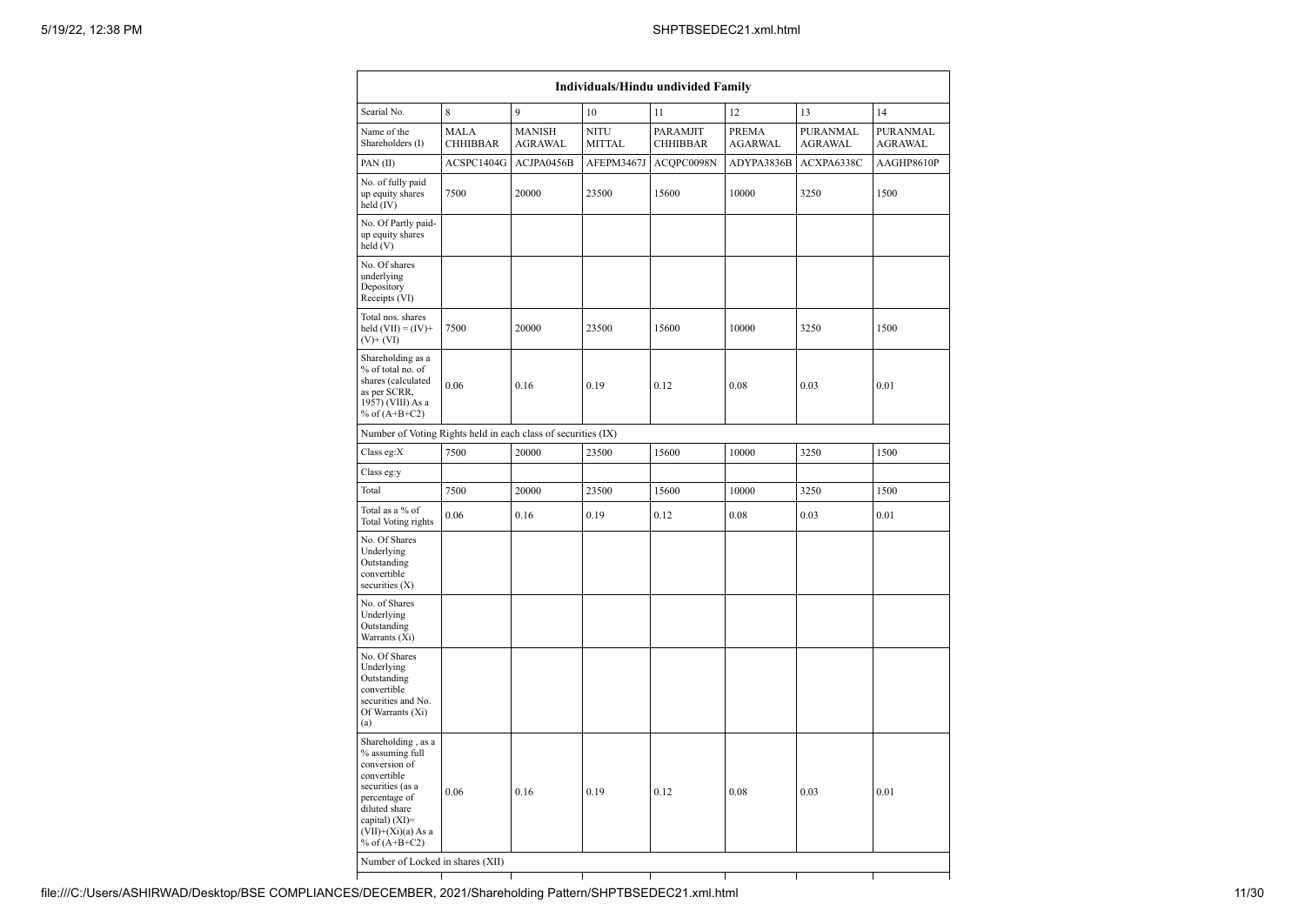| No. (a)                                                              |          |          |                   |          |                   |          |          |
|----------------------------------------------------------------------|----------|----------|-------------------|----------|-------------------|----------|----------|
| As a % of total<br>Shares held (b)                                   |          |          |                   |          |                   |          |          |
| Number of Shares pledged or otherwise encumbered (XIII)              |          |          |                   |          |                   |          |          |
| No. (a)                                                              |          |          |                   |          |                   |          |          |
| As a % of total<br>Shares held (b)                                   |          |          |                   |          |                   |          |          |
| Number of equity<br>shares held in<br>dematerialized<br>form $(XIV)$ | 7500     | 20000    | $\Omega$          | 15600    | $\mathbf{0}$      | 3250     | 1500     |
| Reason for not providing PAN                                         |          |          |                   |          |                   |          |          |
| Reason for not<br>providing PAN                                      |          |          |                   |          |                   |          |          |
| Shareholder type                                                     | Promoter | Promoter | Promoter<br>Group | Promoter | Promoter<br>Group | Promoter | Promoter |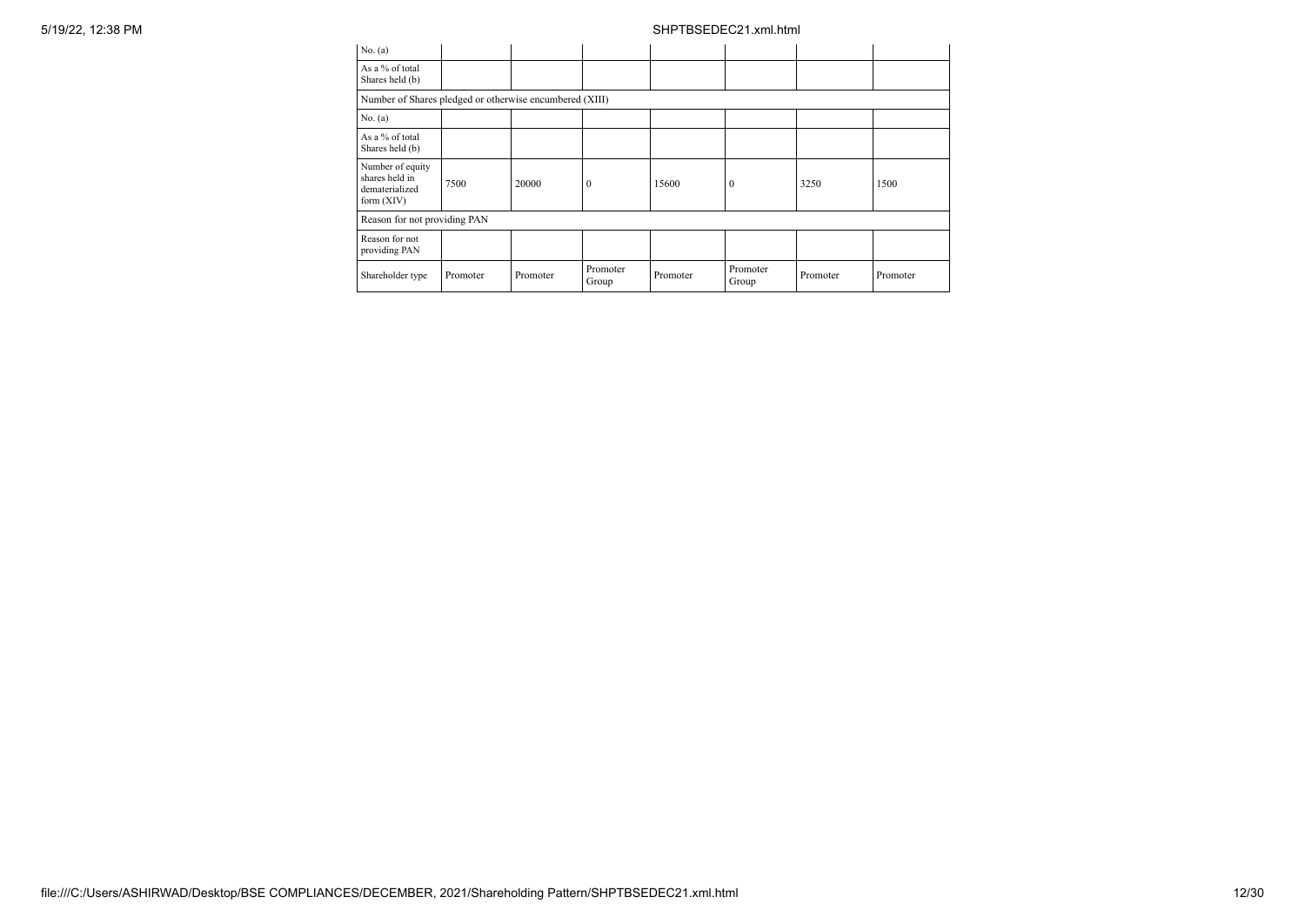|                                                                                                                                                                                            | <b>Individuals/Hindu undivided Family</b>                     |                                |                                                 |                                                  |                                 |                                                 |                                                 |  |  |
|--------------------------------------------------------------------------------------------------------------------------------------------------------------------------------------------|---------------------------------------------------------------|--------------------------------|-------------------------------------------------|--------------------------------------------------|---------------------------------|-------------------------------------------------|-------------------------------------------------|--|--|
| Searial No.                                                                                                                                                                                | 15                                                            | 16                             | 17                                              | 18                                               | 19                              | 20                                              | 21                                              |  |  |
| Name of the<br>Shareholders (I)                                                                                                                                                            | RAMANAND<br>PURANMAL<br>(HUF)                                 | <b>SAKET</b><br><b>AGRAWAL</b> | <b>SUBHASH</b><br><b>CHANDRA</b><br><b>RANA</b> | <b>SULOCHNA</b><br><b>DEVI</b><br><b>AGARWAL</b> | <b>SUMAN</b><br><b>CHHIBBAR</b> | <b>SURESH</b><br><b>KUMAR</b><br><b>AGRAWAL</b> | <b>SURESH</b><br><b>KUMAR</b><br><b>AGRAWAL</b> |  |  |
| PAN(II)                                                                                                                                                                                    | AADHR0229R                                                    | ACJPA0455C                     | ACZPR9928B                                      |                                                  | ACSPC1403B                      | ACXPA6339D                                      | AAEHS6778P                                      |  |  |
| No. of fully paid<br>up equity shares<br>held (IV)                                                                                                                                         | 5000                                                          | 20000                          | 7000                                            | 5000                                             | 50000                           | 17500                                           | 1500                                            |  |  |
| No. Of Partly paid-<br>up equity shares<br>held (V)                                                                                                                                        |                                                               |                                |                                                 |                                                  |                                 |                                                 |                                                 |  |  |
| No. Of shares<br>underlying<br>Depository<br>Receipts (VI)                                                                                                                                 |                                                               |                                |                                                 |                                                  |                                 |                                                 |                                                 |  |  |
| Total nos. shares<br>held $(VII) = (IV)+$<br>$(V)$ + $(VI)$                                                                                                                                | 5000                                                          | 20000                          | 7000                                            | 5000                                             | 50000                           | 17500                                           | 1500                                            |  |  |
| Shareholding as a<br>% of total no. of<br>shares (calculated<br>as per SCRR,<br>1957) (VIII) As a<br>% of $(A+B+C2)$                                                                       | 0.04                                                          | 0.16                           | 0.06                                            | 0.04                                             | 0.4                             | 0.14                                            | 0.01                                            |  |  |
|                                                                                                                                                                                            | Number of Voting Rights held in each class of securities (IX) |                                |                                                 |                                                  |                                 |                                                 |                                                 |  |  |
| Class eg:X                                                                                                                                                                                 | 5000                                                          | 20000                          | 7000                                            | 5000                                             | 50000                           | 17500                                           | 1500                                            |  |  |
| Class eg:y                                                                                                                                                                                 |                                                               |                                |                                                 |                                                  |                                 |                                                 |                                                 |  |  |
| Total                                                                                                                                                                                      | 5000                                                          | 20000                          | 7000                                            | 5000                                             | 50000                           | 17500                                           | 1500                                            |  |  |
| Total as a % of<br>Total Voting rights                                                                                                                                                     | 0.04                                                          | 0.16                           | 0.06                                            | 0.04                                             | 0.4                             | 0.14                                            | 0.01                                            |  |  |
| No. Of Shares<br>Underlying<br>Outstanding<br>convertible<br>securities $(X)$                                                                                                              |                                                               |                                |                                                 |                                                  |                                 |                                                 |                                                 |  |  |
| No. of Shares<br>Underlying<br>Outstanding<br>Warrants $(X_i)$                                                                                                                             |                                                               |                                |                                                 |                                                  |                                 |                                                 |                                                 |  |  |
| No. Of Shares<br>Underlying<br>Outstanding<br>convertible<br>securities and No.<br>Of Warrants (Xi)<br>(a)                                                                                 |                                                               |                                |                                                 |                                                  |                                 |                                                 |                                                 |  |  |
| Shareholding, as a<br>% assuming full<br>conversion of<br>convertible<br>securities (as a<br>percentage of<br>diluted share<br>capital) $(XI)=$<br>$(VII)+(Xi)(a) As a$<br>% of $(A+B+C2)$ | 0.04                                                          | 0.16                           | 0.06                                            | 0.04                                             | 0.4                             | 0.14                                            | 0.01                                            |  |  |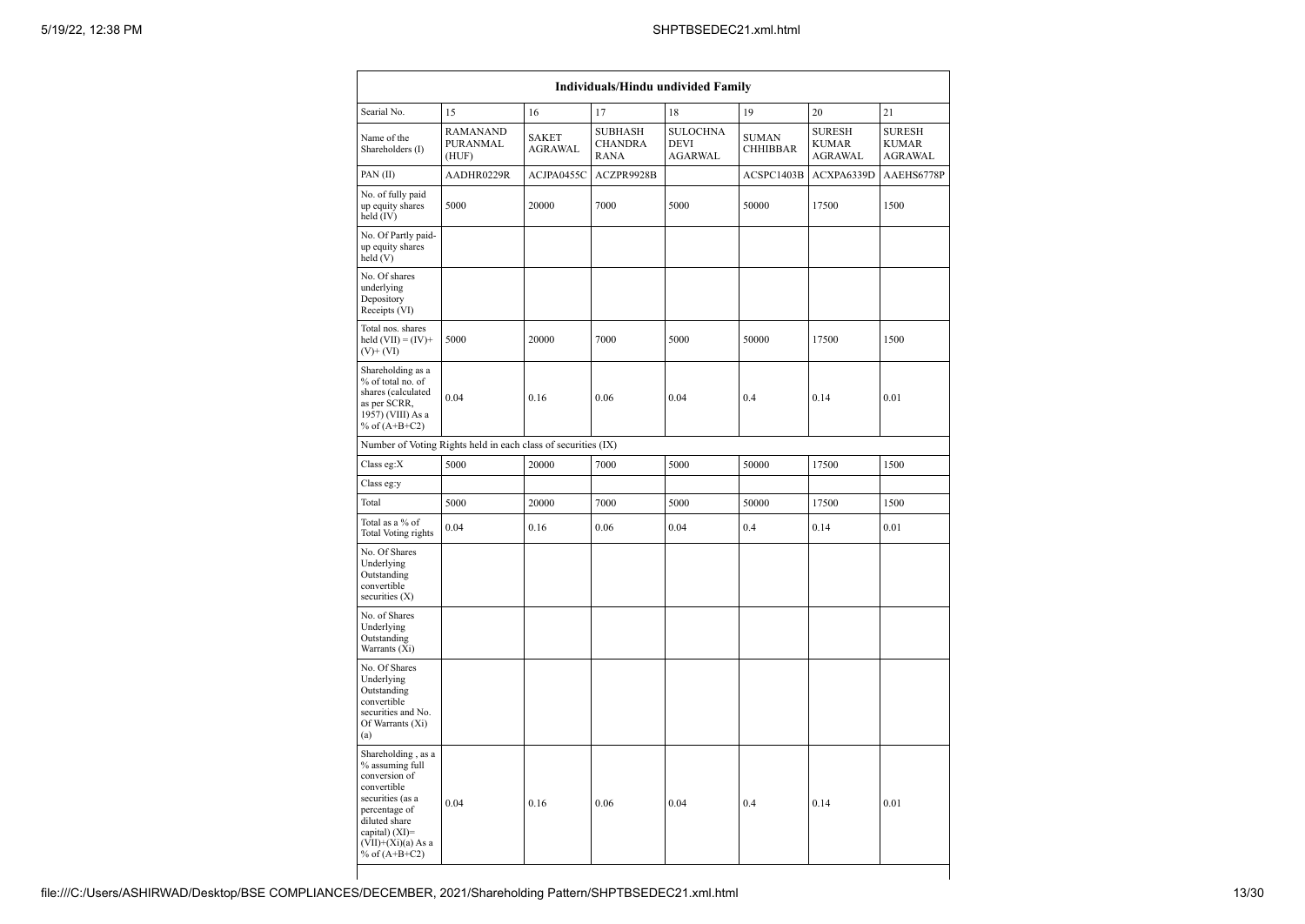| Number of Locked in shares (XII)                                   |          |          |          |                              |          |          |          |
|--------------------------------------------------------------------|----------|----------|----------|------------------------------|----------|----------|----------|
| No. (a)                                                            |          |          |          |                              |          |          |          |
| As a % of total<br>Shares held (b)                                 |          |          |          |                              |          |          |          |
| Number of Shares pledged or otherwise encumbered (XIII)            |          |          |          |                              |          |          |          |
| No. (a)                                                            |          |          |          |                              |          |          |          |
| As a % of total<br>Shares held (b)                                 |          |          |          |                              |          |          |          |
| Number of equity<br>shares held in<br>dematerialized<br>form (XIV) | $\Omega$ | 20000    | 7000     | $^{0}$                       | 50000    | 17500    | 1500     |
| Reason for not providing PAN                                       |          |          |          |                              |          |          |          |
| Reason for not<br>providing PAN                                    |          |          |          | Textual<br>Information $(1)$ |          |          |          |
| Shareholder type                                                   | Promoter | Promoter | Promoter | Promoter                     | Promoter | Promoter | Promoter |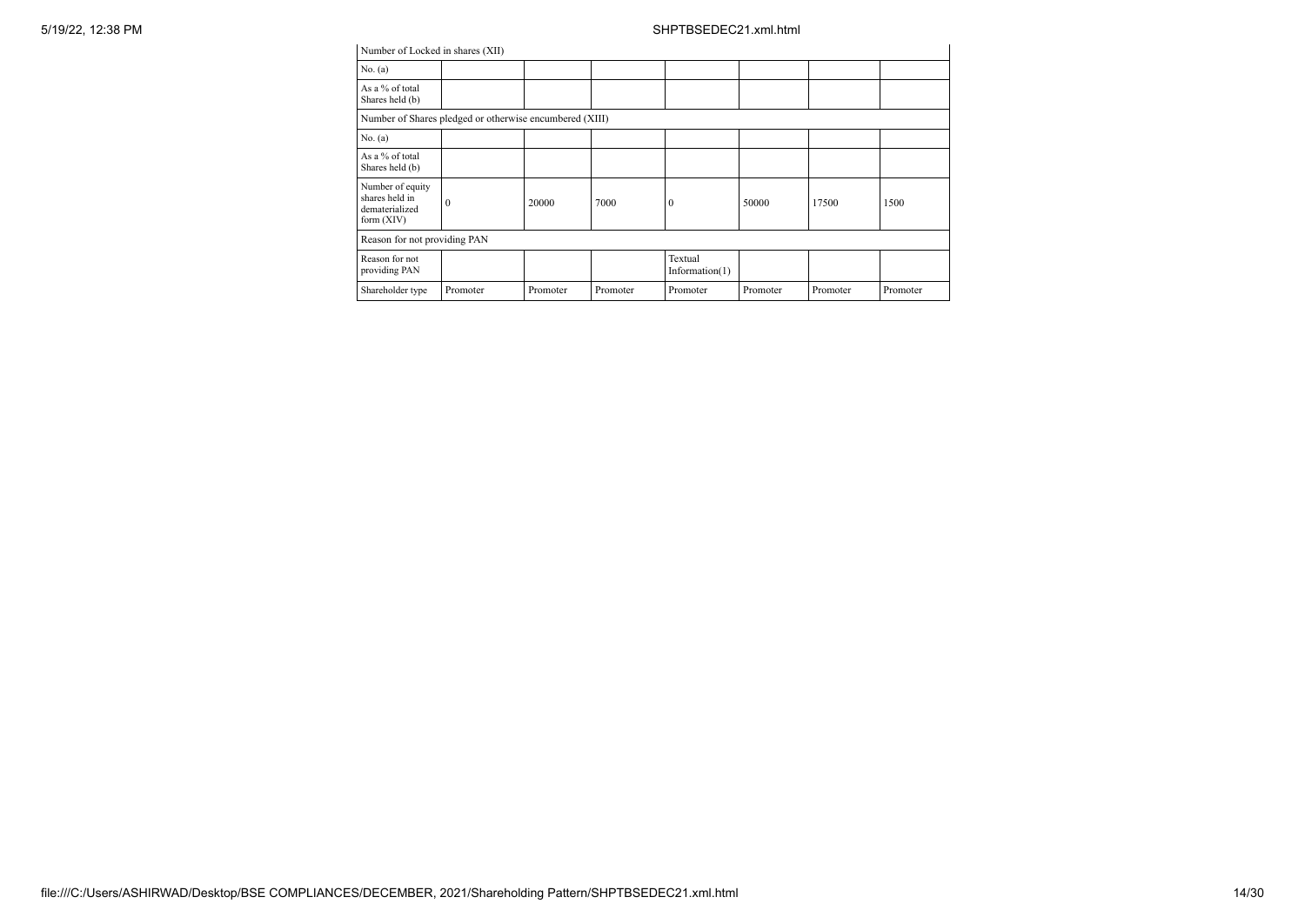| 23<br>22<br>24<br>25<br>26<br><b>SUSHMA</b><br><b>USHA</b><br>VINOD KUMAR<br>VISHESH<br><b>YUDHBIR</b><br><b>CHHIBBAR</b><br><b>AGRAWAL</b><br><b>AGRAWAL</b><br><b>CHHIBBAR</b><br><b>CHHIBBAR</b><br>back<br>AEVPC5203L<br>ACIPA0792P<br>AGIPA2297B<br>AJQPC3709D<br>ACIPC6889M<br>Total<br>5100<br>112000<br>5000<br>50100<br>3000<br>502275<br>5100<br>5000<br>3000<br>50100<br>112000<br>502275<br>0.9<br>0.04<br>0.04<br>0.4<br>0.02<br>4.02<br>Number of Voting Rights held in each class of securities (IX)<br>112000<br>5100<br>5000<br>3000<br>50100<br>502275<br>5100<br>5000<br>50100<br>112000<br>3000<br>502275<br>0.9<br>0.04<br>0.04<br>0.4<br>0.02<br>4.02<br>0.04<br>0.02<br>4.02<br>0.9<br>0.04<br>0.4<br>Number of Locked in shares (XII) | Individuals/Hindu undivided Family                                                                                                                                                     |  |  |  |  |  |                  |  |  |
|---------------------------------------------------------------------------------------------------------------------------------------------------------------------------------------------------------------------------------------------------------------------------------------------------------------------------------------------------------------------------------------------------------------------------------------------------------------------------------------------------------------------------------------------------------------------------------------------------------------------------------------------------------------------------------------------------------------------------------------------------------------|----------------------------------------------------------------------------------------------------------------------------------------------------------------------------------------|--|--|--|--|--|------------------|--|--|
|                                                                                                                                                                                                                                                                                                                                                                                                                                                                                                                                                                                                                                                                                                                                                               | Searial No.                                                                                                                                                                            |  |  |  |  |  |                  |  |  |
|                                                                                                                                                                                                                                                                                                                                                                                                                                                                                                                                                                                                                                                                                                                                                               | Name of the<br>Shareholders (I)                                                                                                                                                        |  |  |  |  |  | Click here to go |  |  |
|                                                                                                                                                                                                                                                                                                                                                                                                                                                                                                                                                                                                                                                                                                                                                               | PAN(II)                                                                                                                                                                                |  |  |  |  |  |                  |  |  |
|                                                                                                                                                                                                                                                                                                                                                                                                                                                                                                                                                                                                                                                                                                                                                               | No. of fully paid<br>up equity shares<br>held (IV)                                                                                                                                     |  |  |  |  |  |                  |  |  |
|                                                                                                                                                                                                                                                                                                                                                                                                                                                                                                                                                                                                                                                                                                                                                               | No. Of Partly paid-<br>up equity shares<br>held(V)                                                                                                                                     |  |  |  |  |  |                  |  |  |
|                                                                                                                                                                                                                                                                                                                                                                                                                                                                                                                                                                                                                                                                                                                                                               | No. Of shares<br>underlying<br>Depository<br>Receipts (VI)                                                                                                                             |  |  |  |  |  |                  |  |  |
|                                                                                                                                                                                                                                                                                                                                                                                                                                                                                                                                                                                                                                                                                                                                                               | Total nos. shares<br>held $(VII) = (IV) +$<br>$(V)$ + $(VI)$                                                                                                                           |  |  |  |  |  |                  |  |  |
|                                                                                                                                                                                                                                                                                                                                                                                                                                                                                                                                                                                                                                                                                                                                                               | Shareholding as a<br>% of total no. of<br>shares (calculated<br>as per SCRR,<br>1957) (VIII) As a<br>% of $(A+B+C2)$                                                                   |  |  |  |  |  |                  |  |  |
|                                                                                                                                                                                                                                                                                                                                                                                                                                                                                                                                                                                                                                                                                                                                                               |                                                                                                                                                                                        |  |  |  |  |  |                  |  |  |
|                                                                                                                                                                                                                                                                                                                                                                                                                                                                                                                                                                                                                                                                                                                                                               | Class eg:X                                                                                                                                                                             |  |  |  |  |  |                  |  |  |
|                                                                                                                                                                                                                                                                                                                                                                                                                                                                                                                                                                                                                                                                                                                                                               | Class eg:y                                                                                                                                                                             |  |  |  |  |  |                  |  |  |
|                                                                                                                                                                                                                                                                                                                                                                                                                                                                                                                                                                                                                                                                                                                                                               | Total                                                                                                                                                                                  |  |  |  |  |  |                  |  |  |
|                                                                                                                                                                                                                                                                                                                                                                                                                                                                                                                                                                                                                                                                                                                                                               | Total as a % of<br>Total Voting rights                                                                                                                                                 |  |  |  |  |  |                  |  |  |
|                                                                                                                                                                                                                                                                                                                                                                                                                                                                                                                                                                                                                                                                                                                                                               | No. Of Shares<br>Underlying<br>Outstanding<br>convertible<br>securities (X)                                                                                                            |  |  |  |  |  |                  |  |  |
|                                                                                                                                                                                                                                                                                                                                                                                                                                                                                                                                                                                                                                                                                                                                                               | No. of Shares<br>Underlying<br>Outstanding<br>Warrants (Xi)                                                                                                                            |  |  |  |  |  |                  |  |  |
|                                                                                                                                                                                                                                                                                                                                                                                                                                                                                                                                                                                                                                                                                                                                                               | No. Of Shares<br>Underlying<br>Outstanding<br>convertible<br>securities and No.<br>Of Warrants (Xi)<br>(a)                                                                             |  |  |  |  |  |                  |  |  |
|                                                                                                                                                                                                                                                                                                                                                                                                                                                                                                                                                                                                                                                                                                                                                               | Shareholding, as a<br>% assuming full<br>conversion of<br>convertible<br>securities (as a<br>percentage of<br>diluted share<br>capital) (XI)=<br>(VII)+(Xi)(a) As a<br>% of $(A+B+C2)$ |  |  |  |  |  |                  |  |  |
|                                                                                                                                                                                                                                                                                                                                                                                                                                                                                                                                                                                                                                                                                                                                                               |                                                                                                                                                                                        |  |  |  |  |  |                  |  |  |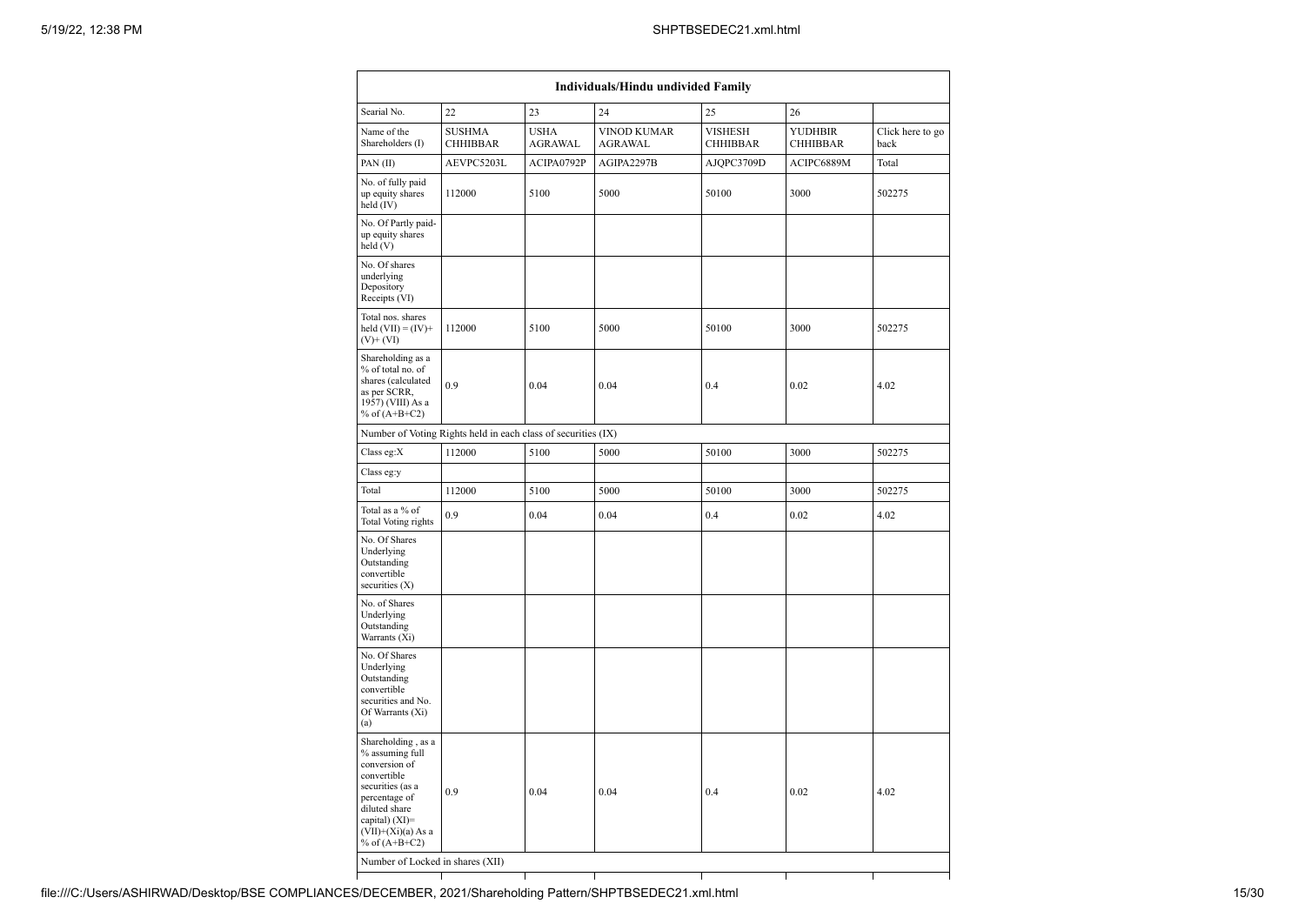| 5/19/22, 12:38 PM |                                                                    |                                                         |          |          | SHPTBSEDEC21.xml.html |          |        |
|-------------------|--------------------------------------------------------------------|---------------------------------------------------------|----------|----------|-----------------------|----------|--------|
|                   | No. $(a)$                                                          |                                                         |          |          |                       |          |        |
|                   | As a % of total<br>Shares held (b)                                 |                                                         |          |          |                       |          |        |
|                   |                                                                    | Number of Shares pledged or otherwise encumbered (XIII) |          |          |                       |          |        |
|                   | No. (a)                                                            |                                                         |          |          |                       |          |        |
|                   | As a % of total<br>Shares held (b)                                 |                                                         |          |          |                       |          |        |
|                   | Number of equity<br>shares held in<br>dematerialized<br>form (XIV) | 112000                                                  | 5100     | 5000     | 50100                 | 3000     | 458775 |
|                   | Reason for not providing PAN                                       |                                                         |          |          |                       |          |        |
|                   | Reason for not<br>providing PAN                                    |                                                         |          |          |                       |          |        |
|                   | Shareholder type                                                   | Promoter                                                | Promoter | Promoter | Promoter              | Promoter |        |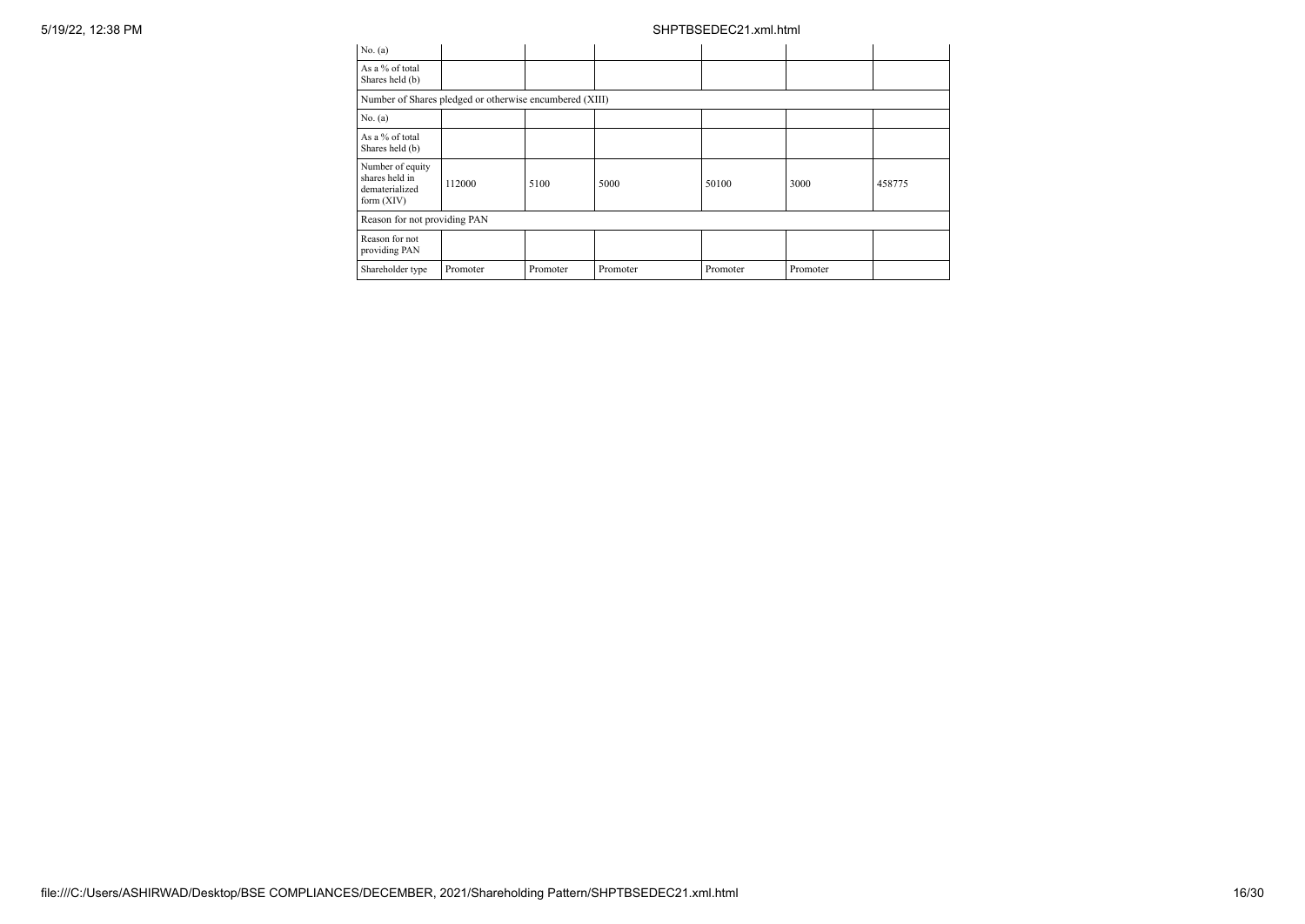|                        | <b>Text Block</b>       |
|------------------------|-------------------------|
| Textual Information(1) | DUE TO LEGAL COURT CASE |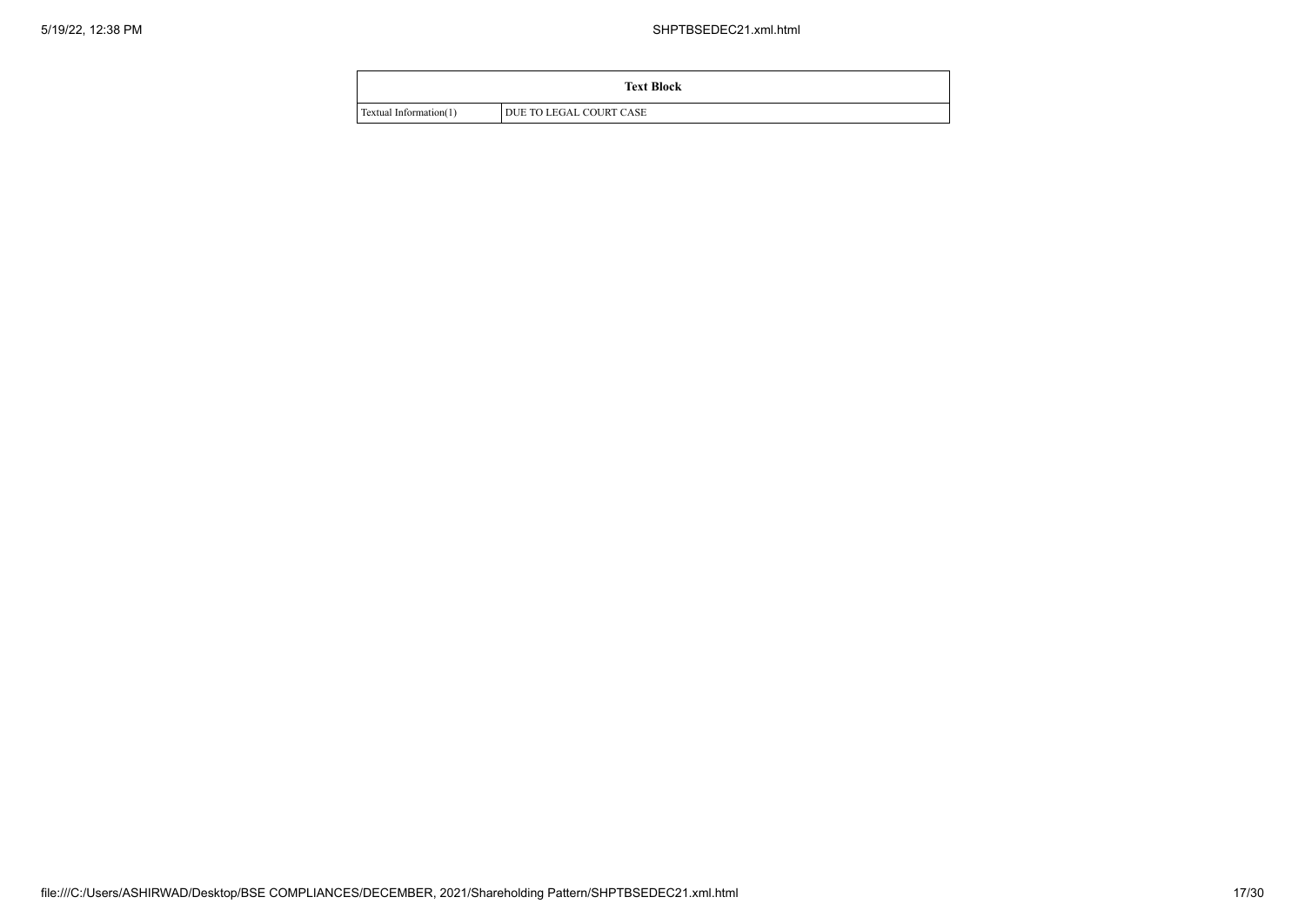|                                                                                                                      | Any Other (specify)          |                                                                       |                                                                   |                             |                                              |                                                |                                                            |  |  |
|----------------------------------------------------------------------------------------------------------------------|------------------------------|-----------------------------------------------------------------------|-------------------------------------------------------------------|-----------------------------|----------------------------------------------|------------------------------------------------|------------------------------------------------------------|--|--|
| Searial No.                                                                                                          | 1                            | $\overline{c}$                                                        | $\overline{\mathbf{3}}$                                           | $\overline{4}$              | 5                                            | 6                                              | $\tau$                                                     |  |  |
| Category                                                                                                             | <b>Bodies</b><br>Corporate   | <b>Bodies</b><br>Corporate                                            | <b>Bodies</b><br>Corporate                                        | <b>Bodies</b><br>Corporate  | <b>Bodies</b><br>Corporate                   | <b>Bodies</b><br>Corporate                     | <b>Bodies</b><br>Corporate                                 |  |  |
| Name of the<br>Shareholders (I)                                                                                      | <b>ADHUNIK</b><br>GASES LTD. | CHHIBBAR<br><b>BUSINESS &amp;</b><br><b>FISCALS</b><br><b>PVT LTD</b> | <b>DOYANG</b><br><b>WOOD</b><br><b>PRODUCTS</b><br><b>LIMITED</b> | <b>HOWRAH</b><br>GASES LTD. | <b>JAGRAN</b><br><b>VYAPAAR</b><br>PVT. LTD. | K <sub>C</sub><br><b>TEXOFINE</b><br>$(P)$ LTD | LARIGO<br><b>INVESTMENT</b><br>(PRIVATE)<br><b>LIMITED</b> |  |  |
| PAN(II)                                                                                                              | AACCA1027E                   | AABCC1229R                                                            | AAACD7255M                                                        | AAACH6649B                  | AAACJ7364D                                   | AABCK6409P                                     | AAACL4319C                                                 |  |  |
| No. of the<br>Shareholders (I)                                                                                       | 1                            | $\mathbf{1}$                                                          | $\mathbf{1}$                                                      | $\mathbf{1}$                | 1                                            | $\,1\,$                                        | $\mathbf{1}$                                               |  |  |
| No. of fully paid<br>up equity shares<br>held (IV)                                                                   | 30000                        | 2267633                                                               | 1023434                                                           | 17000                       | 60000                                        | 157500                                         | 32405                                                      |  |  |
| No. Of Partly paid-<br>up equity shares<br>held (V)                                                                  |                              |                                                                       |                                                                   |                             |                                              |                                                |                                                            |  |  |
| No. Of shares<br>underlying<br>Depository<br>Receipts (VI)                                                           |                              |                                                                       |                                                                   |                             |                                              |                                                |                                                            |  |  |
| Total nos. shares<br>held $(VII) = (IV) +$<br>$(V)$ + $(VI)$                                                         | 30000                        | 2267633                                                               | 1023434                                                           | 17000                       | 60000                                        | 157500                                         | 32405                                                      |  |  |
| Shareholding as a<br>% of total no. of<br>shares (calculated<br>as per SCRR,<br>1957) (VIII) As a<br>% of $(A+B+C2)$ | 0.24                         | 18.14                                                                 | 8.19                                                              | 0.14                        | 0.48                                         | 1.26                                           | 0.26                                                       |  |  |
| Number of Voting Rights held in each class of securities (IX)                                                        |                              |                                                                       |                                                                   |                             |                                              |                                                |                                                            |  |  |
| Class eg: X                                                                                                          | 30000                        | 2267633                                                               | 1023434                                                           | 17000                       | 60000                                        | 157500                                         | 32405                                                      |  |  |
| Class eg:y                                                                                                           |                              |                                                                       |                                                                   |                             |                                              |                                                |                                                            |  |  |
| Total                                                                                                                | 30000                        | 2267633                                                               | 1023434                                                           | 17000                       | 60000                                        | 157500                                         | 32405                                                      |  |  |
| Total as a % of<br>Total Voting rights                                                                               | 0.24                         | 18.14                                                                 | 8.19                                                              | 0.14                        | 0.48                                         | 1.26                                           | 0.26                                                       |  |  |
| No. Of Shares<br>Underlying<br>Outstanding<br>convertible<br>securities $(X)$                                        |                              |                                                                       |                                                                   |                             |                                              |                                                |                                                            |  |  |
| No. of Shares<br>Underlying<br>Outstanding<br>Warrants (Xi)                                                          |                              |                                                                       |                                                                   |                             |                                              |                                                |                                                            |  |  |
| No. Of Shares<br>Underlying<br>Outstanding<br>convertible<br>securities and No.<br>Of Warrants (Xi)<br>(a)           |                              |                                                                       |                                                                   |                             |                                              |                                                |                                                            |  |  |
| Shareholding, as a<br>% assuming full<br>conversion of                                                               | 0.24                         | 18.14                                                                 | 8.19                                                              | 0.14                        | 0.48                                         | 1.26                                           | 0.26                                                       |  |  |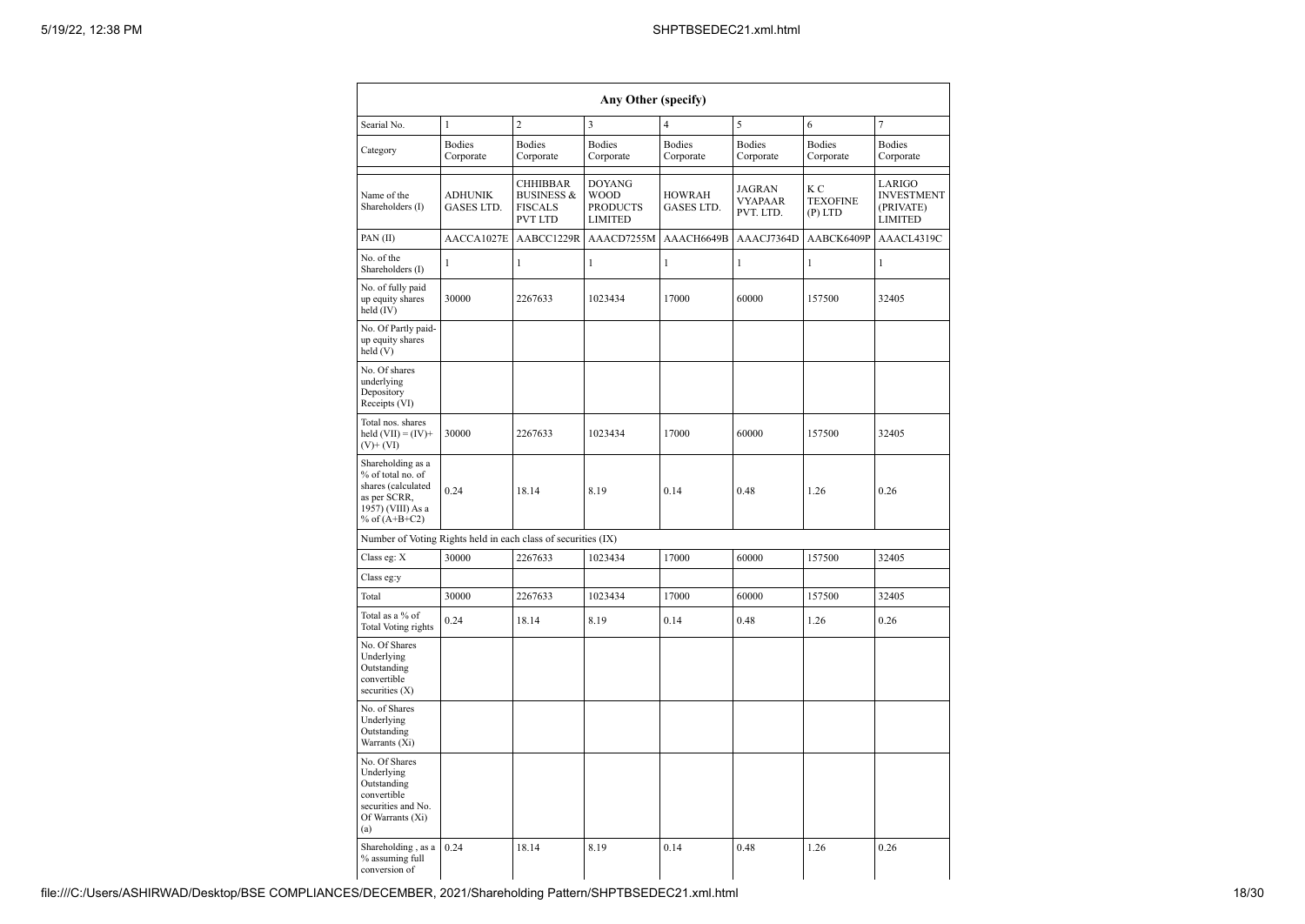| convertible<br>securities (as a<br>percentage of<br>diluted share<br>capital) $(XI)=$<br>$(VII)+(X)$ As a %<br>of $(A+B+C2)$ |                   |          |          |                   |                   |                   |                   |
|------------------------------------------------------------------------------------------------------------------------------|-------------------|----------|----------|-------------------|-------------------|-------------------|-------------------|
| Number of Locked in shares (XII)                                                                                             |                   |          |          |                   |                   |                   |                   |
| No. (a)                                                                                                                      |                   |          |          |                   |                   |                   |                   |
| As a % of total<br>Shares held (b)                                                                                           |                   |          |          |                   |                   |                   |                   |
| Number of Shares pledged or otherwise encumbered (XIII)                                                                      |                   |          |          |                   |                   |                   |                   |
| No. (a)                                                                                                                      |                   |          |          |                   |                   |                   |                   |
| As a % of total<br>Shares held (b)                                                                                           |                   |          |          |                   |                   |                   |                   |
| Number of equity<br>shares held in<br>dematerialized<br>form $(XIV)$                                                         | 0.24              | 18.14    | 8.19     | 0.14              | 0.48              | 1.26              | 0.26              |
| Reason for not providing PAN                                                                                                 |                   |          |          |                   |                   |                   |                   |
| Reason for not<br>providing PAN                                                                                              |                   |          |          |                   |                   |                   |                   |
| Shareholder type                                                                                                             | Promoter<br>Group | Promoter | Promoter | Promoter<br>Group | Promoter<br>Group | Promoter<br>Group | Promoter<br>Group |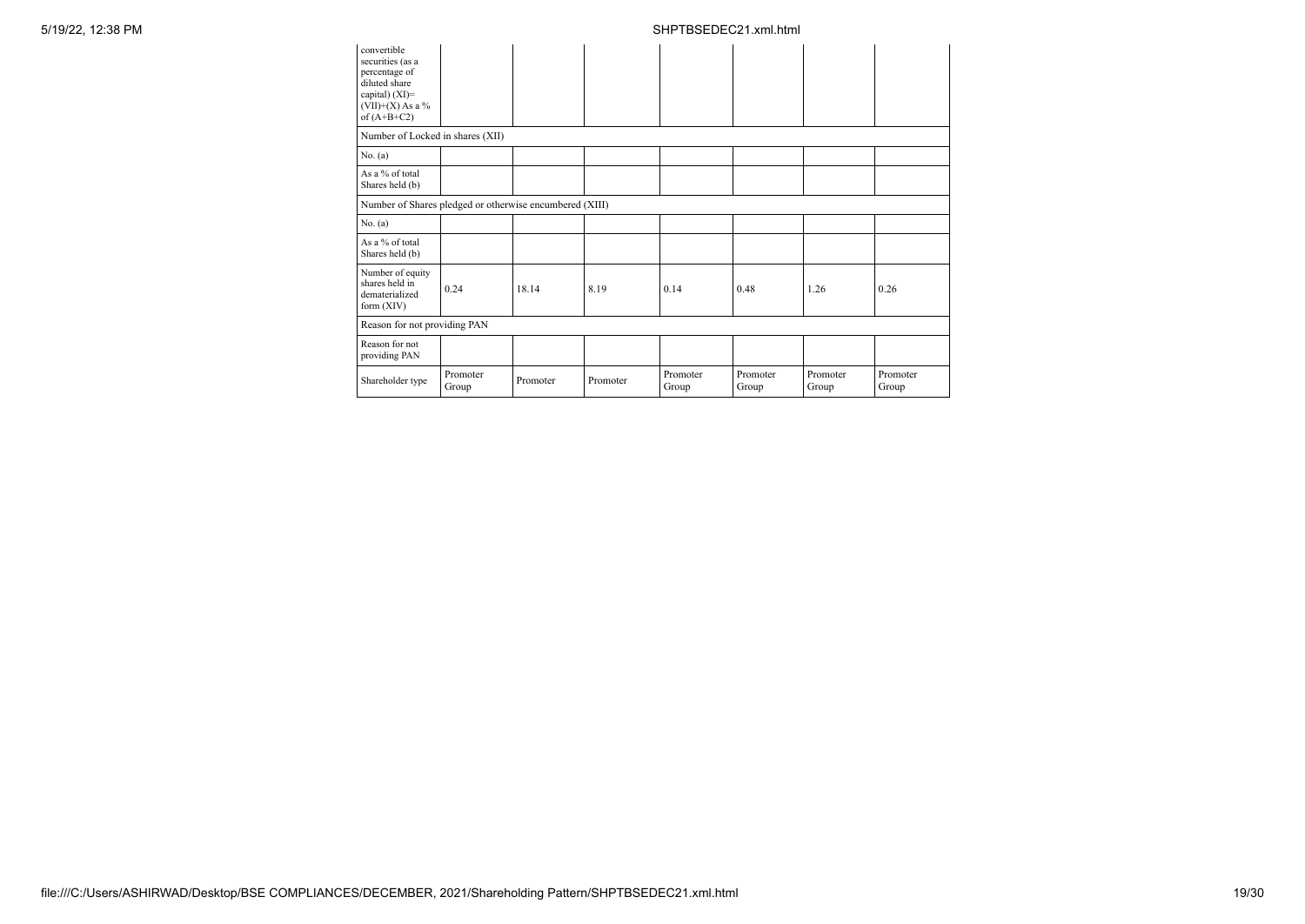|                                                                                                                              | Any Other (specify)                                            |                                                              |                                                                 |                                    |                                                                       |                                      |                                                            |  |  |  |
|------------------------------------------------------------------------------------------------------------------------------|----------------------------------------------------------------|--------------------------------------------------------------|-----------------------------------------------------------------|------------------------------------|-----------------------------------------------------------------------|--------------------------------------|------------------------------------------------------------|--|--|--|
| Searial No.                                                                                                                  | 8                                                              | 9                                                            | 10                                                              | 11                                 | 12                                                                    | 13                                   | 14                                                         |  |  |  |
| Category                                                                                                                     | <b>Bodies</b><br>Corporate                                     | <b>Bodies</b><br>Corporate                                   | <b>Bodies</b><br>Corporate                                      | <b>Bodies</b><br>Corporate         | <b>Bodies</b><br>Corporate                                            | <b>Bodies</b><br>Corporate           | <b>Bodies Corporate</b>                                    |  |  |  |
| Name of the<br>Shareholders (I)                                                                                              | MEGHDOOT<br><b>VYAPAAR</b><br><b>PRIVATE</b><br><b>LIMITED</b> | <b>MSP</b><br><b>PROPERTIES</b><br>(INDIA)<br><b>LIMITED</b> | PUNARVASU<br><b>VYAPAAR</b><br><b>PRIVATE</b><br><b>LIMITED</b> | RAMA<br><b>ALLOYS</b><br>PVT. LTD. | <b>SOHINI</b><br><b>SUPPLIERS</b><br><b>PRIVATE</b><br><b>LIMITED</b> | SWAGAT<br><b>TREXIM</b><br>PVT. LTD. | YOKOGAWA<br>COMMOTRADE<br><b>PRIVATE</b><br><b>LIMITED</b> |  |  |  |
| PAN(II)                                                                                                                      | AACCM0351K                                                     | AACCM0780G                                                   | AABCP6792L                                                      | AABCR3790A                         | AAHCS5733L                                                            | AAECS1238F                           | AAACY1187H                                                 |  |  |  |
| No. of the<br>Shareholders (I)                                                                                               | 1                                                              | 1                                                            | $\mathbf{1}$                                                    | 1                                  | $\mathbf{1}$                                                          | $\mathbf{1}$                         | $\mathbf{1}$                                               |  |  |  |
| No. of fully paid<br>up equity shares<br>held (IV)                                                                           | 870000                                                         | 170000                                                       | 881900                                                          | 50000                              | 1910362                                                               | 55000                                | 425900                                                     |  |  |  |
| No. Of Partly<br>paid-up equity<br>shares held (V)                                                                           |                                                                |                                                              |                                                                 |                                    |                                                                       |                                      |                                                            |  |  |  |
| No. Of shares<br>underlying<br>Depository<br>Receipts (VI)                                                                   |                                                                |                                                              |                                                                 |                                    |                                                                       |                                      |                                                            |  |  |  |
| Total nos. shares<br>held $(VII) =$<br>$(IV)+(V)+(VI)$                                                                       | 870000                                                         | 170000                                                       | 881900                                                          | 50000                              | 1910362                                                               | 55000                                | 425900                                                     |  |  |  |
| Shareholding as<br>a % of total no.<br>of shares<br>(calculated as per 6.96<br>SCRR, 1957)<br>(VIII) As a % of<br>$(A+B+C2)$ |                                                                | 1.36                                                         | 7.06                                                            | 0.4                                | 15.28                                                                 | 0.44                                 | 3.41                                                       |  |  |  |
|                                                                                                                              | Number of Voting Rights held in each class of securities (IX)  |                                                              |                                                                 |                                    |                                                                       |                                      |                                                            |  |  |  |
| Class eg: X                                                                                                                  | 870000                                                         | 170000                                                       | 881900                                                          | 50000                              | 1910362                                                               | 55000                                | 425900                                                     |  |  |  |
| Class eg:y                                                                                                                   |                                                                |                                                              |                                                                 |                                    |                                                                       |                                      |                                                            |  |  |  |
| Total                                                                                                                        | 870000                                                         | 170000                                                       | 881900                                                          | 50000                              | 1910362                                                               | 55000                                | 425900                                                     |  |  |  |
| Total as a % of<br><b>Total Voting</b><br>rights                                                                             | 6.96                                                           | 1.36                                                         | 7.06                                                            | 0.4                                | 15.28                                                                 | 0.44                                 | 3.41                                                       |  |  |  |
| No. Of Shares<br>Underlying<br>Outstanding<br>convertible<br>securities (X)                                                  |                                                                |                                                              |                                                                 |                                    |                                                                       |                                      |                                                            |  |  |  |
| No. of Shares<br>Underlying<br>Outstanding<br>Warrants (Xi)                                                                  |                                                                |                                                              |                                                                 |                                    |                                                                       |                                      |                                                            |  |  |  |
| No. Of Shares<br>Underlying<br>Outstanding<br>convertible<br>securities and<br>No. Of Warrants<br>$(Xi)$ (a)                 |                                                                |                                                              |                                                                 |                                    |                                                                       |                                      |                                                            |  |  |  |
| Shareholding, as<br>a % assuming                                                                                             | 6.96                                                           | 1.36                                                         | 7.06                                                            | 0.4                                | 15.28                                                                 | 0.44                                 | 3.41                                                       |  |  |  |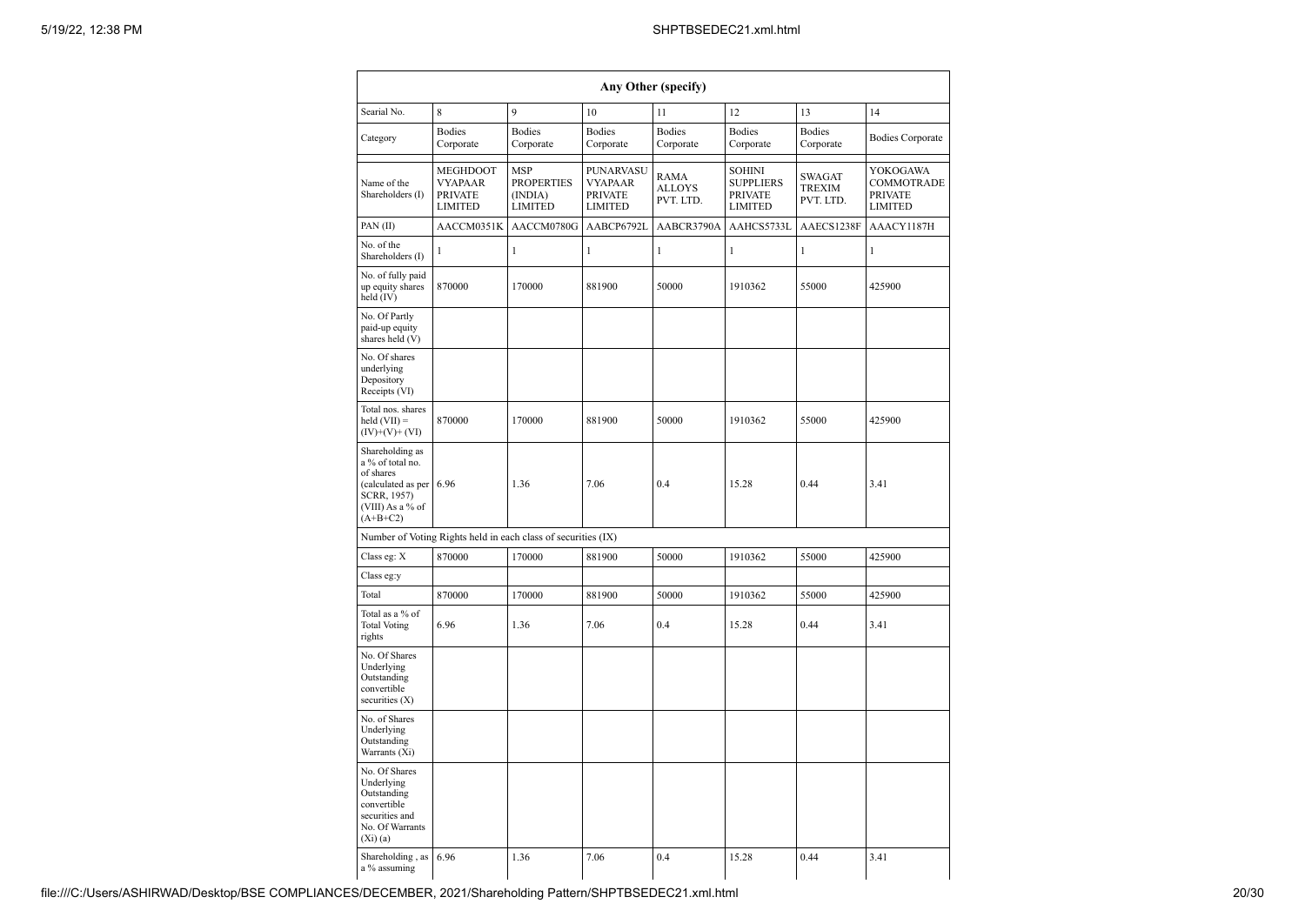| full conversion<br>of convertible<br>securities (as a<br>percentage of<br>diluted share<br>capital) $(XI)$ =<br>$(VII)+(X)$ As a<br>% of $(A+B+C2)$ |          |                   |          |                   |          |                   |          |
|-----------------------------------------------------------------------------------------------------------------------------------------------------|----------|-------------------|----------|-------------------|----------|-------------------|----------|
| Number of Locked in shares (XII)                                                                                                                    |          |                   |          |                   |          |                   |          |
| No. (a)                                                                                                                                             |          |                   |          |                   |          |                   |          |
| As a % of total<br>Shares held (b)                                                                                                                  |          |                   |          |                   |          |                   |          |
| Number of Shares pledged or otherwise encumbered (XIII)                                                                                             |          |                   |          |                   |          |                   |          |
| No. (a)                                                                                                                                             |          |                   |          |                   |          |                   |          |
| As a % of total<br>Shares held (b)                                                                                                                  |          |                   |          |                   |          |                   |          |
| Number of<br>equity shares<br>held in<br>dematerialized<br>form $(XIV)$                                                                             | 6.96     | 1.36              | 7.06     | 0.4               | 15.28    | 0.44              | 3.41     |
| Reason for not providing PAN                                                                                                                        |          |                   |          |                   |          |                   |          |
| Reason for not<br>providing PAN                                                                                                                     |          |                   |          |                   |          |                   |          |
| Shareholder type                                                                                                                                    | Promoter | Promoter<br>Group | Promoter | Promoter<br>Group | Promoter | Promoter<br>Group | Promoter |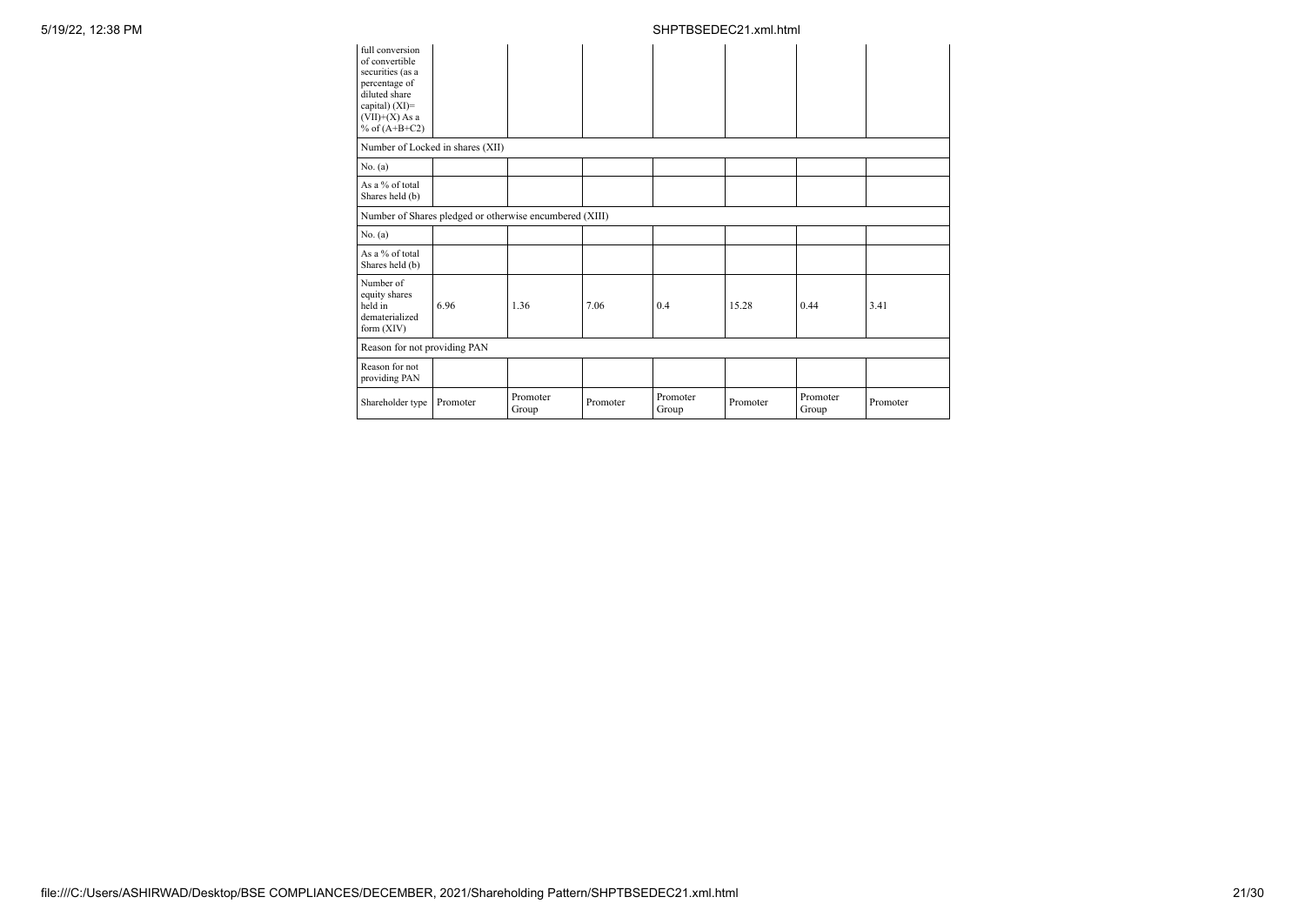|                                                                                                                             | Any Other (specify)                                           |
|-----------------------------------------------------------------------------------------------------------------------------|---------------------------------------------------------------|
| Searial No.                                                                                                                 |                                                               |
| Category                                                                                                                    | Click here to go back                                         |
| Name of the<br>Shareholders (I)                                                                                             |                                                               |
| PAN(II)                                                                                                                     | Total                                                         |
| No. of the<br>Shareholders (I)                                                                                              | 14                                                            |
| No. of fully paid<br>up equity shares<br>held (IV)                                                                          | 7951134                                                       |
| No. Of Partly paid-<br>up equity shares<br>held(V)                                                                          |                                                               |
| No. Of shares<br>underlying<br>Depository<br>Receipts (VI)                                                                  |                                                               |
| Total nos. shares<br>held $(VII) = (IV) +$<br>$(V)$ + $(VI)$                                                                | 7951134                                                       |
| Shareholding as a<br>% of total no. of<br>shares (calculated<br>as per SCRR,<br>1957) (VIII) As a<br>% of $(A+B+C2)$        | 63.61                                                         |
|                                                                                                                             | Number of Voting Rights held in each class of securities (IX) |
| Class eg: X                                                                                                                 | 7951134                                                       |
| Class eg:y                                                                                                                  |                                                               |
| Total                                                                                                                       | 7951134                                                       |
| Total as a $\%$ of<br>Total Voting rights                                                                                   | 63.61                                                         |
| No. Of Shares<br>Underlying<br>Outstanding<br>convertible<br>securities (X)                                                 |                                                               |
| No. of Shares<br>Underlying<br>Outstanding<br>Warrants (Xi)                                                                 |                                                               |
| No. Of Shares<br>Underlying<br>Outstanding<br>convertible<br>securities and No.<br>Of Warrants (Xi)<br>(a)                  |                                                               |
| Shareholding, as a<br>% assuming full<br>conversion of<br>convertible<br>securities (as a<br>percentage of<br>diluted share | 63.61                                                         |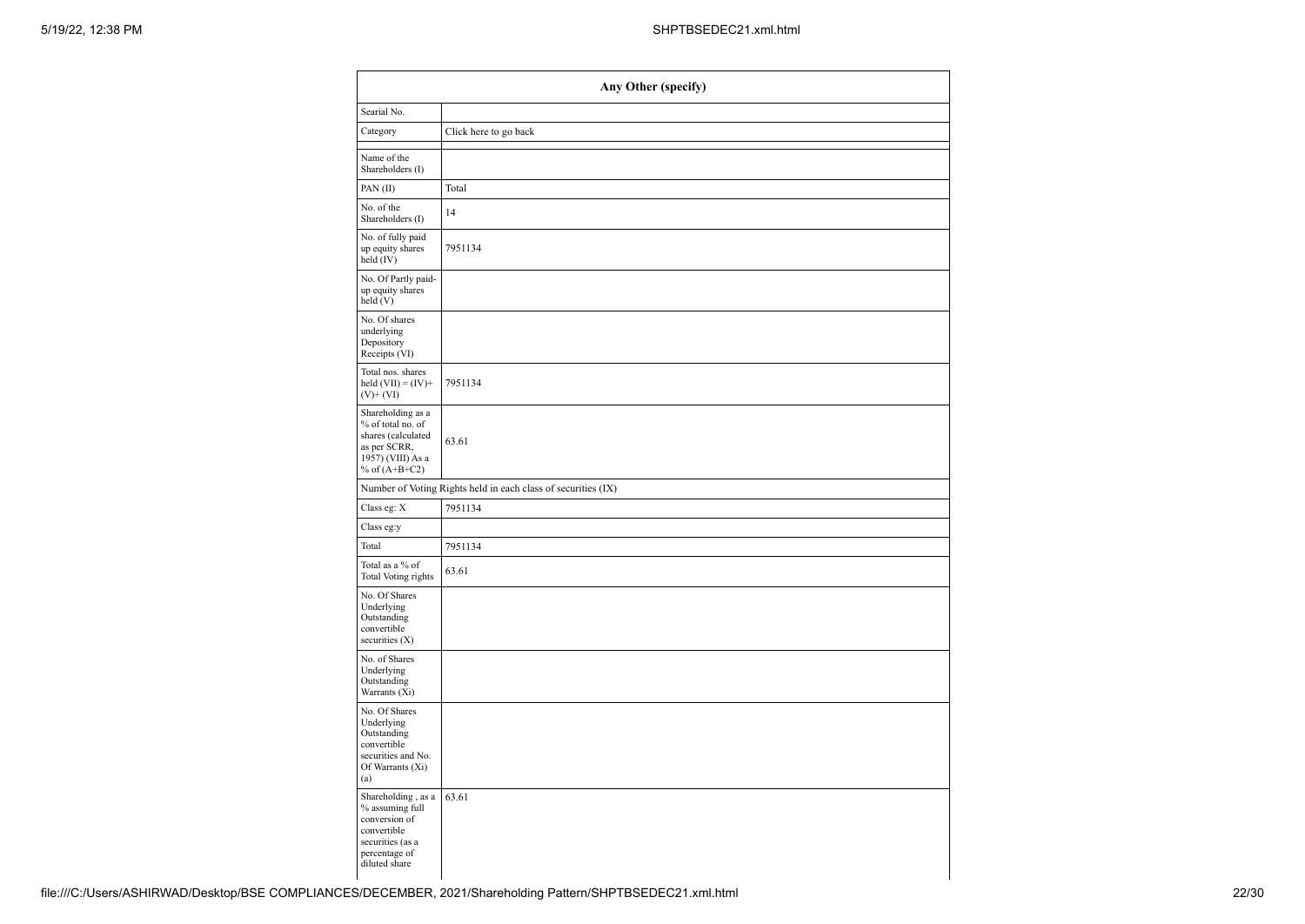| capital) (XI)=<br>$(VII)+(X)$ As a %<br>of $(A+B+C2)$              |                                                         |
|--------------------------------------------------------------------|---------------------------------------------------------|
| Number of Locked in shares (XII)                                   |                                                         |
| No. (a)                                                            |                                                         |
| As a % of total<br>Shares held (b)                                 |                                                         |
|                                                                    | Number of Shares pledged or otherwise encumbered (XIII) |
| No. (a)                                                            |                                                         |
| As a % of total<br>Shares held (b)                                 |                                                         |
| Number of equity<br>shares held in<br>dematerialized<br>form (XIV) | 64                                                      |
| Reason for not providing PAN                                       |                                                         |
| Reason for not<br>providing PAN                                    |                                                         |
| Shareholder type                                                   |                                                         |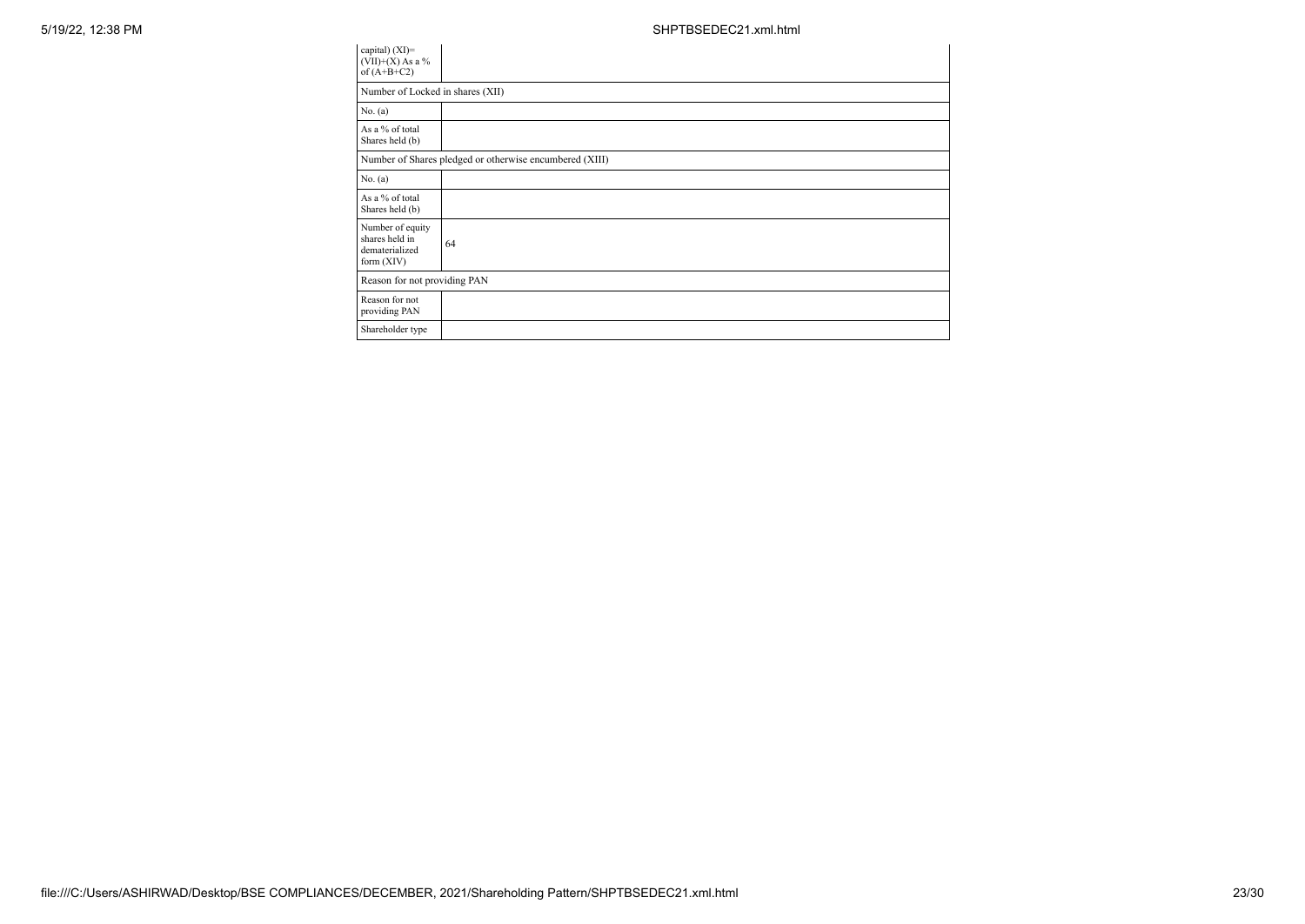| Name of the<br>PRATIK RAJENDRA GANDHI<br>Shareholders (I)                                                                                                                                      | Click here to go back |
|------------------------------------------------------------------------------------------------------------------------------------------------------------------------------------------------|-----------------------|
|                                                                                                                                                                                                |                       |
| PAN(II)<br>AKZPG3393B                                                                                                                                                                          | Total                 |
| No. of fully paid<br>150000<br>up equity shares<br>held (IV)                                                                                                                                   | 150000                |
| No. Of Partly paid-<br>up equity shares<br>held (V)                                                                                                                                            |                       |
| No. Of shares<br>underlying<br>Depository<br>Receipts (VI)                                                                                                                                     |                       |
| Total nos. shares<br>held $(VII) = (IV) +$<br>150000<br>$(V)$ + $(VI)$                                                                                                                         | 150000                |
| Shareholding as a<br>% of total no. of<br>shares (calculated<br>1.2<br>as per SCRR,<br>1957) (VIII) As a<br>% of $(A+B+C2)$                                                                    | 1.2                   |
| Number of Voting Rights held in each class of securities (IX)                                                                                                                                  |                       |
| Class eg: X<br>150000                                                                                                                                                                          | 150000                |
| Class eg:y                                                                                                                                                                                     |                       |
| Total<br>150000                                                                                                                                                                                | 150000                |
| Total as a % of<br>1.2<br>Total Voting rights                                                                                                                                                  | 1.2                   |
| No. Of Shares<br>Underlying<br>Outstanding<br>convertible<br>securities (X)                                                                                                                    |                       |
| No. of Shares<br>Underlying<br>Outstanding<br>Warrants (Xi)                                                                                                                                    |                       |
| No. Of Shares<br>Underlying<br>Outstanding<br>convertible<br>securities and No.<br>Of Warrants (Xi)<br>(a)                                                                                     |                       |
| Shareholding, as a<br>% assuming full<br>conversion of<br>convertible<br>securities (as a<br>1.2<br>percentage of<br>diluted share<br>capital) $(XI)$ =<br>$(VII)+(X)$ As a %<br>of $(A+B+C2)$ | 1.2                   |
| Number of Locked in shares (XII)                                                                                                                                                               |                       |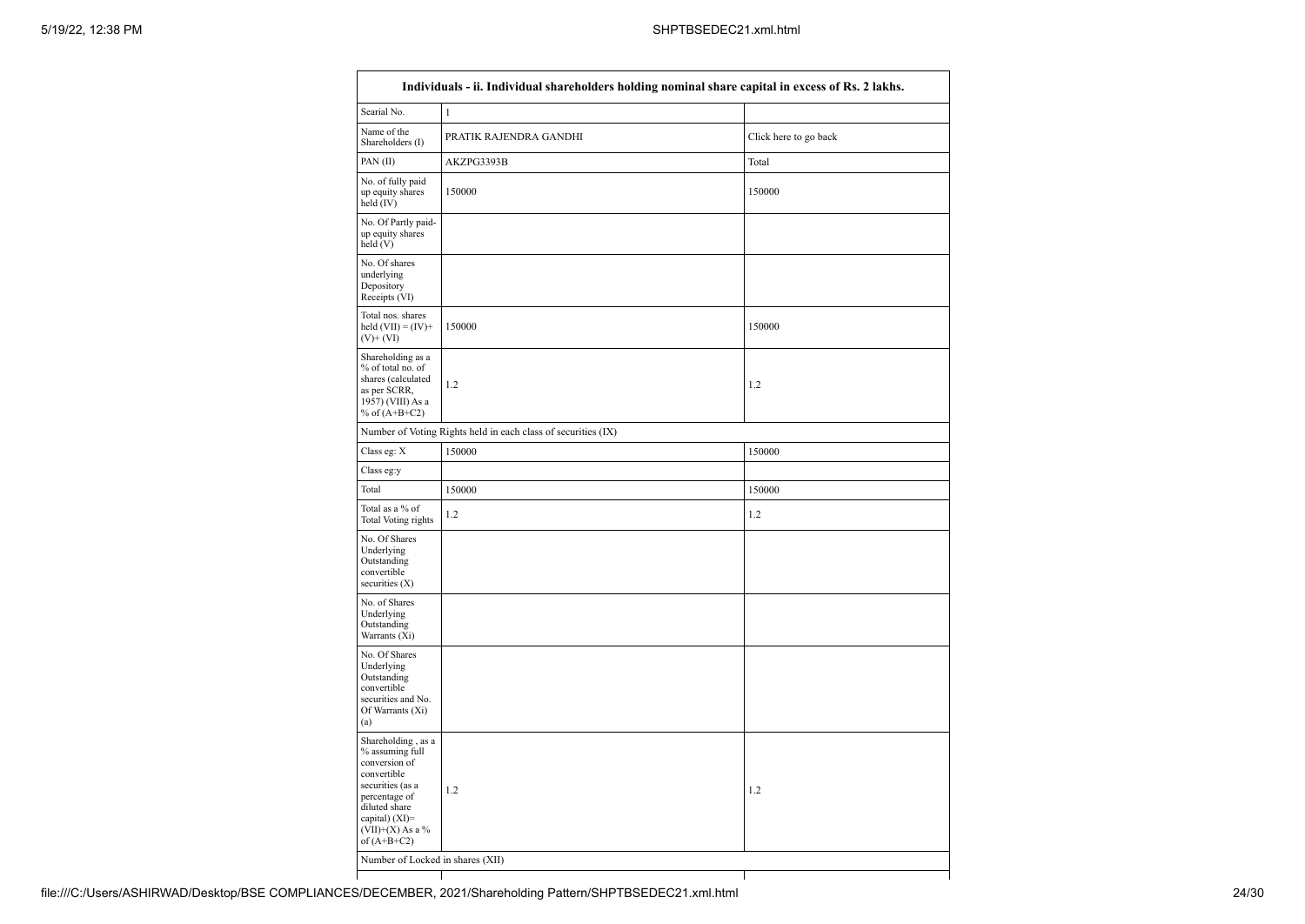| No. (a)                                                              |        |        |
|----------------------------------------------------------------------|--------|--------|
| As a % of total<br>Shares held (b)                                   |        |        |
| Number of equity<br>shares held in<br>dematerialized<br>form $(XIV)$ | 150000 | 150000 |
| Reason for not providing PAN                                         |        |        |
| Reason for not<br>providing PAN                                      |        |        |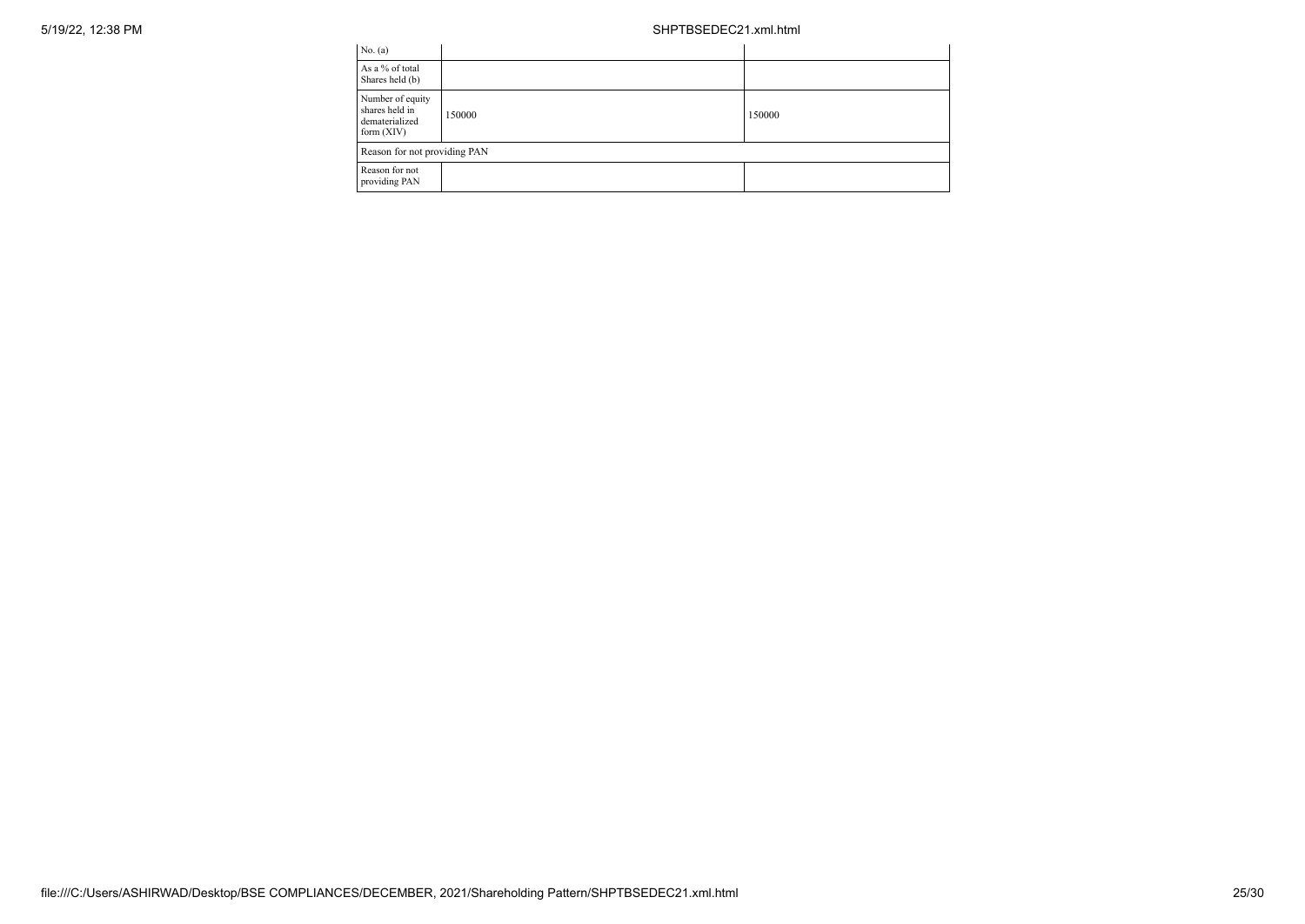|                                                                                                                      |                                                                  |                                                                        | Any Other (specify)                                                 |                                                   |                                     |                                        |                     |
|----------------------------------------------------------------------------------------------------------------------|------------------------------------------------------------------|------------------------------------------------------------------------|---------------------------------------------------------------------|---------------------------------------------------|-------------------------------------|----------------------------------------|---------------------|
| Searial No.                                                                                                          | $\mathbf{1}$                                                     | $\overline{c}$                                                         | 3                                                                   | $\overline{4}$                                    | 5                                   | 6                                      | $\overline{7}$      |
| Category                                                                                                             | <b>Bodies Corporate</b>                                          | <b>Bodies Corporate</b>                                                | <b>Bodies</b><br>Corporate                                          | <b>Bodies</b><br>Corporate                        | Non-<br>Resident<br>Indian<br>(NRI) | Overseas<br>Corporate<br><b>Bodies</b> | Clearing<br>Members |
| Category / More<br>than 1 percentage                                                                                 | More than 1<br>percentage of<br>shareholding                     | More than 1<br>percentage of<br>shareholding                           | More than 1<br>percentage of<br>shareholding                        | More than 1<br>percentage of<br>shareholding      | Category                            | Category                               | Category            |
| Name of the<br>Shareholders (I)                                                                                      | <b>ARENA</b><br><b>TEXTILES AND</b><br><b>INDUSTRIES</b><br>LTD. | <b>KRISHNA</b><br><b>FINANCIAL</b><br><b>CONSULTANTS</b><br>PRIVATE LI | <b>RAMRAJYA</b><br><b>LEFIN</b><br><b>PRIVATE</b><br><b>LIMITED</b> | <b>SHRINGAR</b><br><b>MERCANTILE</b><br>PVT. LTD. |                                     |                                        |                     |
| PAN(II)                                                                                                              | AAECA4281G                                                       | AADCK6008N                                                             | AABCR3902N                                                          | AADCS6625F                                        |                                     |                                        |                     |
| No. of the<br>Shareholders (I)                                                                                       | $\mathbf{1}$                                                     | $\mathbf{1}$                                                           | $\mathbf{1}$                                                        | $\mathbf{1}$                                      | 20                                  | $\mathbf{1}$                           | 18                  |
| No. of fully paid<br>up equity shares<br>$held$ (IV)                                                                 | 150000                                                           | 228000                                                                 | 159501                                                              | 250000                                            | 152651                              | 1000                                   | 8953                |
| No. Of Partly paid-<br>up equity shares<br>held(V)                                                                   |                                                                  |                                                                        |                                                                     |                                                   |                                     |                                        |                     |
| No. Of shares<br>underlying<br>Depository<br>Receipts (VI)                                                           |                                                                  |                                                                        |                                                                     |                                                   |                                     |                                        |                     |
| Total nos. shares<br>held $(VII) = (IV) +$<br>$(V)$ + $(VI)$                                                         | 150000                                                           | 228000                                                                 | 159501                                                              | 250000                                            | 152651                              | 1000                                   | 8953                |
| Shareholding as a<br>% of total no. of<br>shares (calculated<br>as per SCRR,<br>1957) (VIII) As a<br>% of $(A+B+C2)$ | 1.2                                                              | 1.82                                                                   | 1.28                                                                | $\overline{2}$                                    | 1.22                                | 0.01                                   | 0.07                |
|                                                                                                                      |                                                                  | Number of Voting Rights held in each class of securities (IX)          |                                                                     |                                                   |                                     |                                        |                     |
| Class eg: X                                                                                                          | 150000                                                           | 228000                                                                 | 159501                                                              | 250000                                            | 152651                              | 1000                                   | 8953                |
| Class eg:y                                                                                                           |                                                                  |                                                                        |                                                                     |                                                   |                                     |                                        |                     |
| Total                                                                                                                | 150000                                                           | 228000                                                                 | 159501                                                              | 250000                                            | 152651                              | 1000                                   | 8953                |
| Total as a % of<br><b>Total Voting rights</b>                                                                        | 1.2                                                              | 1.82                                                                   | 1.28                                                                | $\overline{2}$                                    | 1.22                                | 0.01                                   | 0.07                |
| No. Of Shares<br>Underlying<br>Outstanding<br>convertible<br>securities (X)                                          |                                                                  |                                                                        |                                                                     |                                                   |                                     |                                        |                     |
| No. of Shares<br>Underlying<br>Outstanding<br>Warrants (Xi)                                                          |                                                                  |                                                                        |                                                                     |                                                   |                                     |                                        |                     |
| No. Of Shares<br>Underlying<br>Outstanding<br>convertible<br>securities and No.                                      |                                                                  |                                                                        |                                                                     |                                                   |                                     |                                        |                     |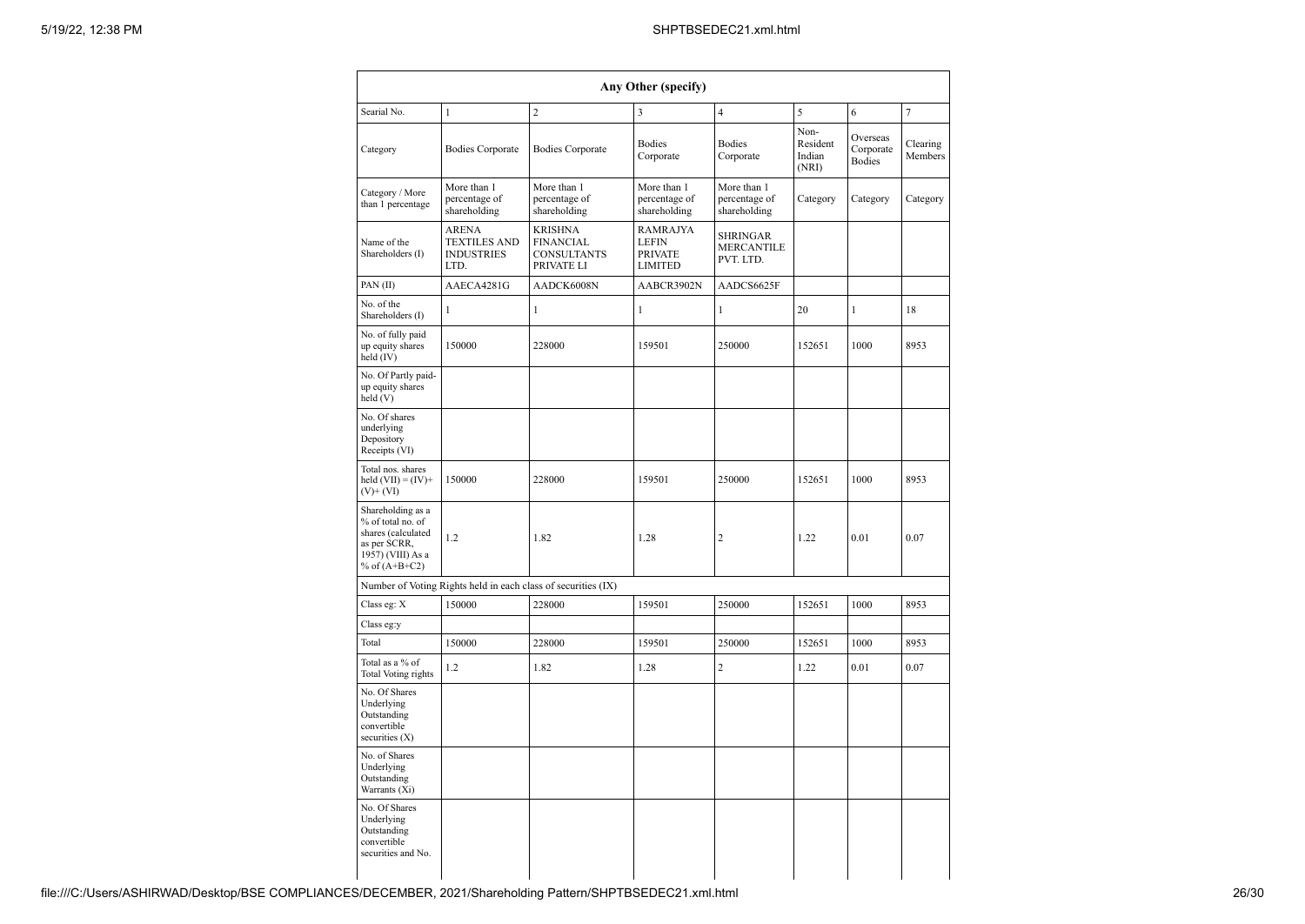| Of Warrants (Xi)<br>(a)                                                                                                                                                                |        |        |        |                |       |              |      |
|----------------------------------------------------------------------------------------------------------------------------------------------------------------------------------------|--------|--------|--------|----------------|-------|--------------|------|
| Shareholding, as a<br>% assuming full<br>conversion of<br>convertible<br>securities (as a<br>percentage of<br>diluted share<br>capital) $(XI)=$<br>$(VII)+(X)$ As a %<br>of $(A+B+C2)$ | 1.2    | 1.82   | 1.28   | $\overline{2}$ | 1.22  | 0.01         | 0.07 |
| Number of Locked in shares (XII)                                                                                                                                                       |        |        |        |                |       |              |      |
| No. (a)                                                                                                                                                                                |        |        |        |                |       |              |      |
| As a % of total<br>Shares held (b)                                                                                                                                                     |        |        |        |                |       |              |      |
| Number of equity<br>shares held in<br>dematerialized<br>form $(XIV)$                                                                                                                   | 150000 | 228000 | 159501 | 250000         | 53151 | $\mathbf{0}$ | 8953 |
| Reason for not providing PAN                                                                                                                                                           |        |        |        |                |       |              |      |
| Reason for not<br>providing PAN                                                                                                                                                        |        |        |        |                |       |              |      |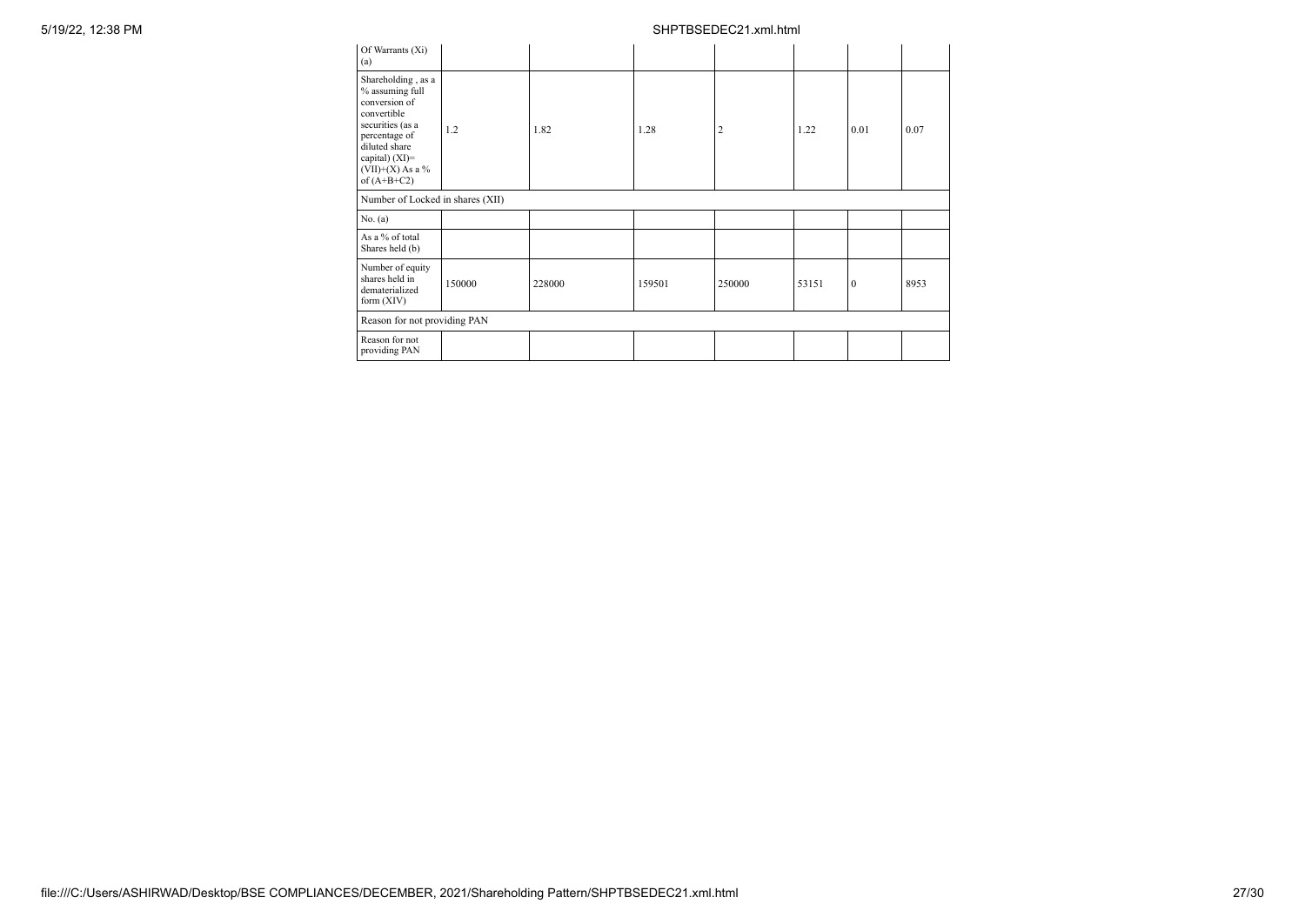| Any Other (specify)                                                                                                  |                                                               |  |  |
|----------------------------------------------------------------------------------------------------------------------|---------------------------------------------------------------|--|--|
| Searial No.                                                                                                          |                                                               |  |  |
| Category                                                                                                             |                                                               |  |  |
| Category / More<br>than 1 percentage                                                                                 |                                                               |  |  |
| Name of the<br>Shareholders (I)                                                                                      | Click here to go back                                         |  |  |
| PAN(II)                                                                                                              | Total                                                         |  |  |
| No. of the<br>Shareholders (I)                                                                                       | 39                                                            |  |  |
| No. of fully paid<br>up equity shares<br>held (IV)                                                                   | 162604                                                        |  |  |
| No. Of Partly paid-<br>up equity shares<br>$\text{held}$ (V)                                                         |                                                               |  |  |
| No. Of shares<br>underlying<br>Depository<br>Receipts (VI)                                                           |                                                               |  |  |
| Total nos. shares<br>held $(VII) = (IV) +$<br>$(V)$ + $(VI)$                                                         | 162604                                                        |  |  |
| Shareholding as a<br>% of total no. of<br>shares (calculated<br>as per SCRR,<br>1957) (VIII) As a<br>% of $(A+B+C2)$ | 1.3                                                           |  |  |
|                                                                                                                      | Number of Voting Rights held in each class of securities (IX) |  |  |
| Class eg: X                                                                                                          | 162604                                                        |  |  |
| Class eg:y                                                                                                           |                                                               |  |  |
| Total                                                                                                                | 162604                                                        |  |  |
| Total as a % of<br>Total Voting rights                                                                               | 1.3                                                           |  |  |
| No. Of Shares<br>Underlying<br>Outstanding<br>convertible<br>securities (X)                                          |                                                               |  |  |
| No. of Shares<br>Underlying<br>Outstanding<br>Warrants (Xi)                                                          |                                                               |  |  |
| No. Of Shares<br>Underlying<br>Outstanding<br>convertible<br>securities and No.<br>Of Warrants (Xi)<br>(a)           |                                                               |  |  |
| Shareholding , as a<br>% assuming full<br>conversion of<br>convertible<br>securities (as a                           | 1.3                                                           |  |  |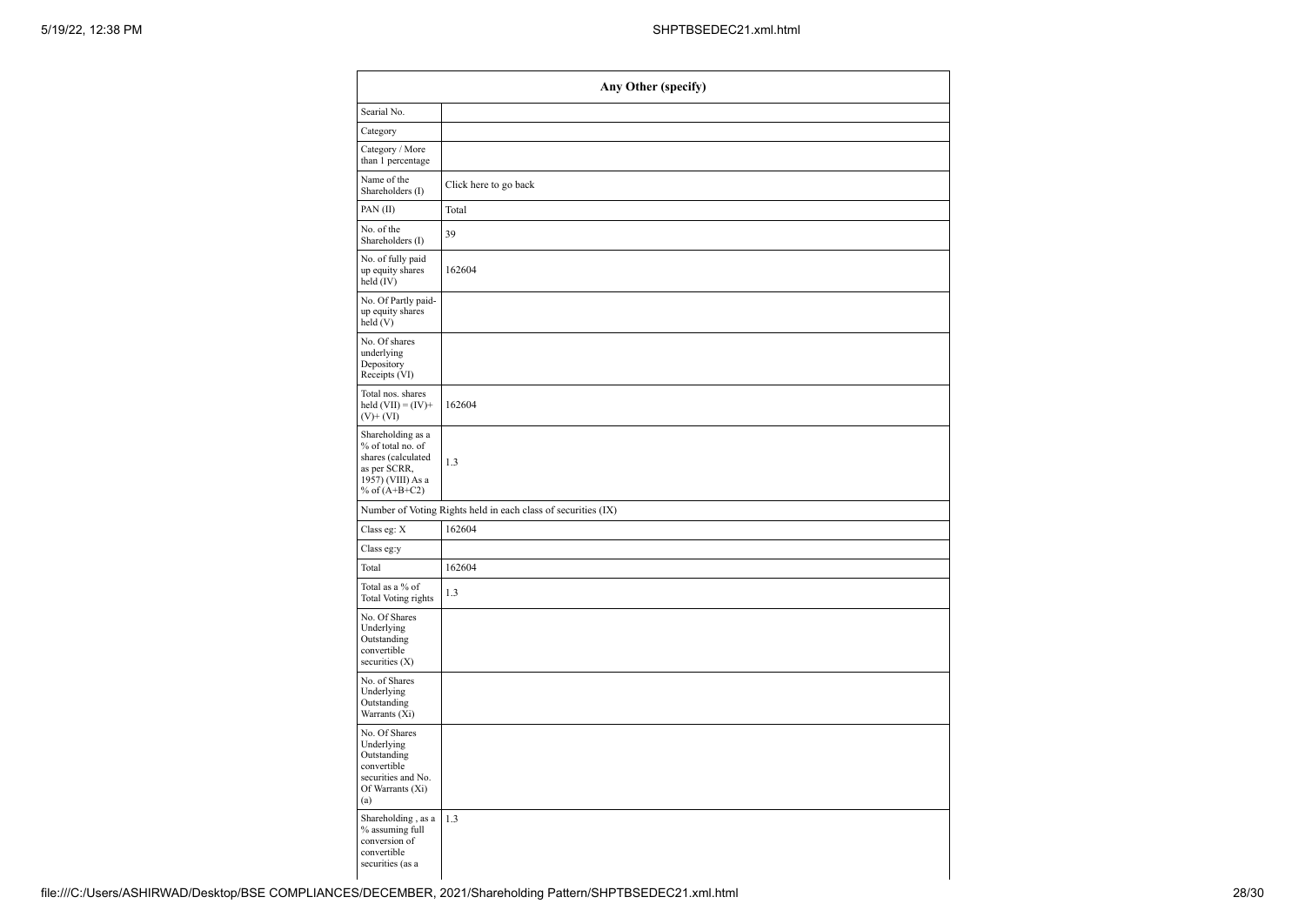| percentage of<br>diluted share<br>capital) (XI)=<br>$(VII)+(X)$ As a %<br>of $(A+B+C2)$ |       |
|-----------------------------------------------------------------------------------------|-------|
| Number of Locked in shares (XII)                                                        |       |
| No. (a)                                                                                 |       |
| As a % of total<br>Shares held (b)                                                      |       |
| Number of equity<br>shares held in<br>dematerialized<br>form $(XIV)$                    | 62104 |
| Reason for not providing PAN                                                            |       |
| Reason for not<br>providing PAN                                                         |       |